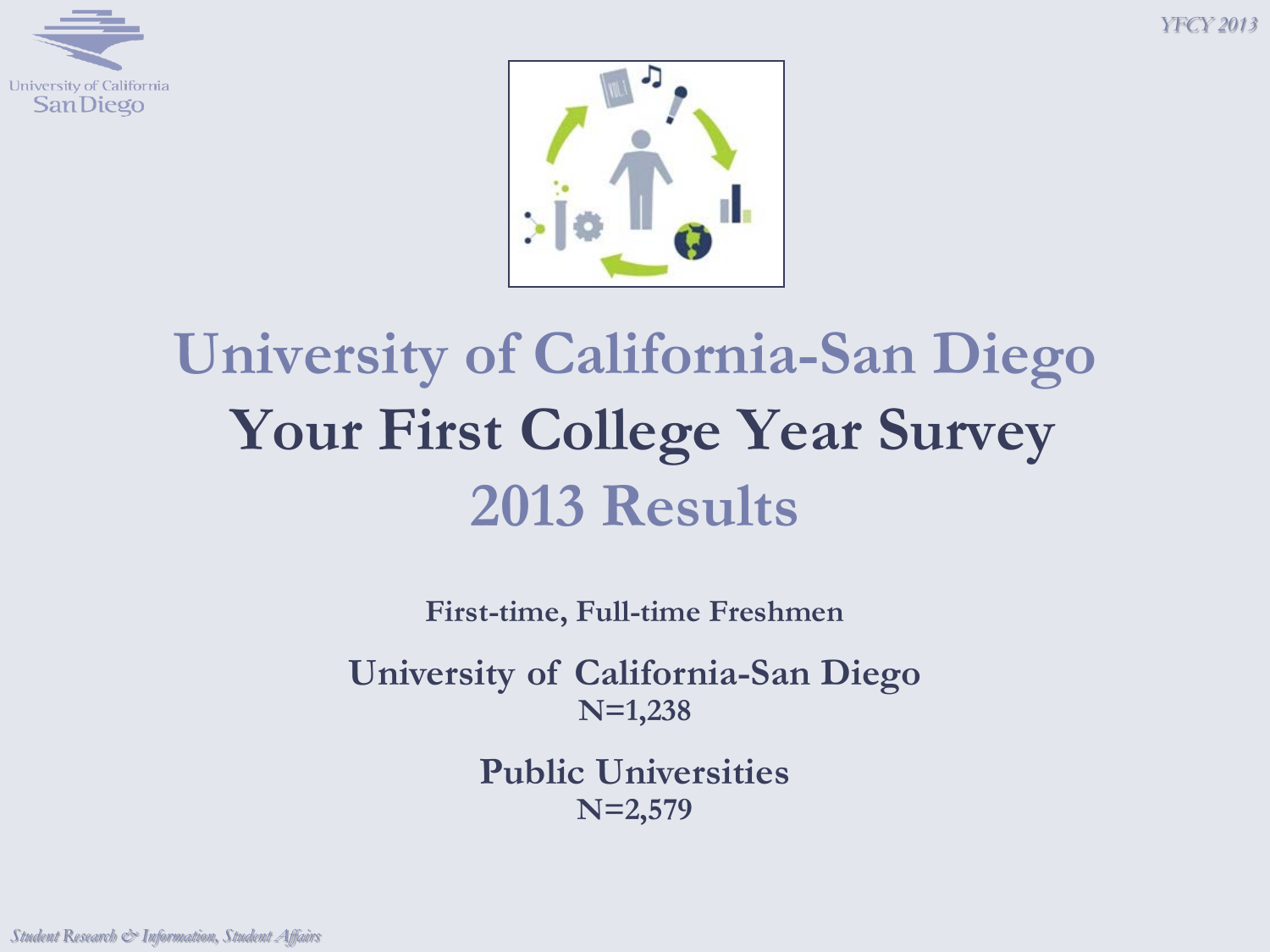**Results from the Your First College Year Survey (YFCY) offer a window into the first-year experience, providing important information on UCSD students':**

- **Adjustment to college**
- **Academic outcomes and experiences**
- **Co-curricular experiences**
- **Satisfaction**
- **Overall growth**

2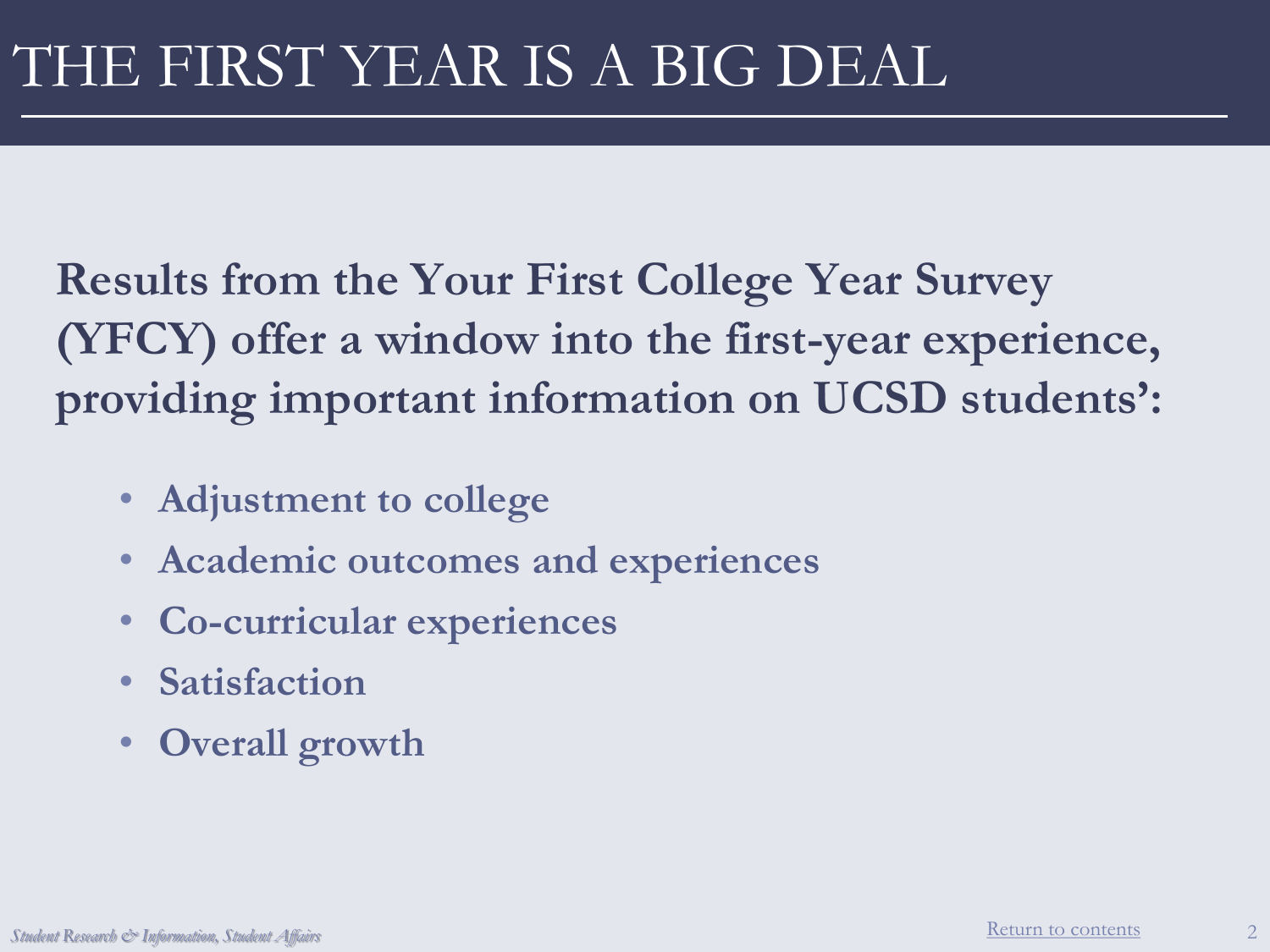<span id="page-2-0"></span>

## **Table of Contents**

#### • **Demographics**

**Race/Ethnicity Sex and Housing Type**

#### • **Adjustment to College**

**Academic Adjustment Sense of Belonging Navigational Action**

#### • **Academic Outcomes and Experiences**

**Habits of Mind Academic Self-Concept Pluralistic Orientation Faculty Interaction: Contact and Communication Academic Disengagement Academic Validation General Interpersonal Validation Academic Outcomes Academic Enhancement Experiences Active and Collaborative Learning** 

#### • **Co-Curricular Experiences Civic Engagement Social Agency Civic Engagement**

**Civic Awareness**

#### **Diversity and Campus Climate**

**Positive Cross-Racial Interaction Negative Cross-Racial Interaction Diversity Campus Climate**

#### **Health and Wellness**

#### • **Satisfaction**

**Satisfaction with Coursework Overall Satisfaction Satisfaction with Academic Support Satisfaction with Services and Community Future Plans**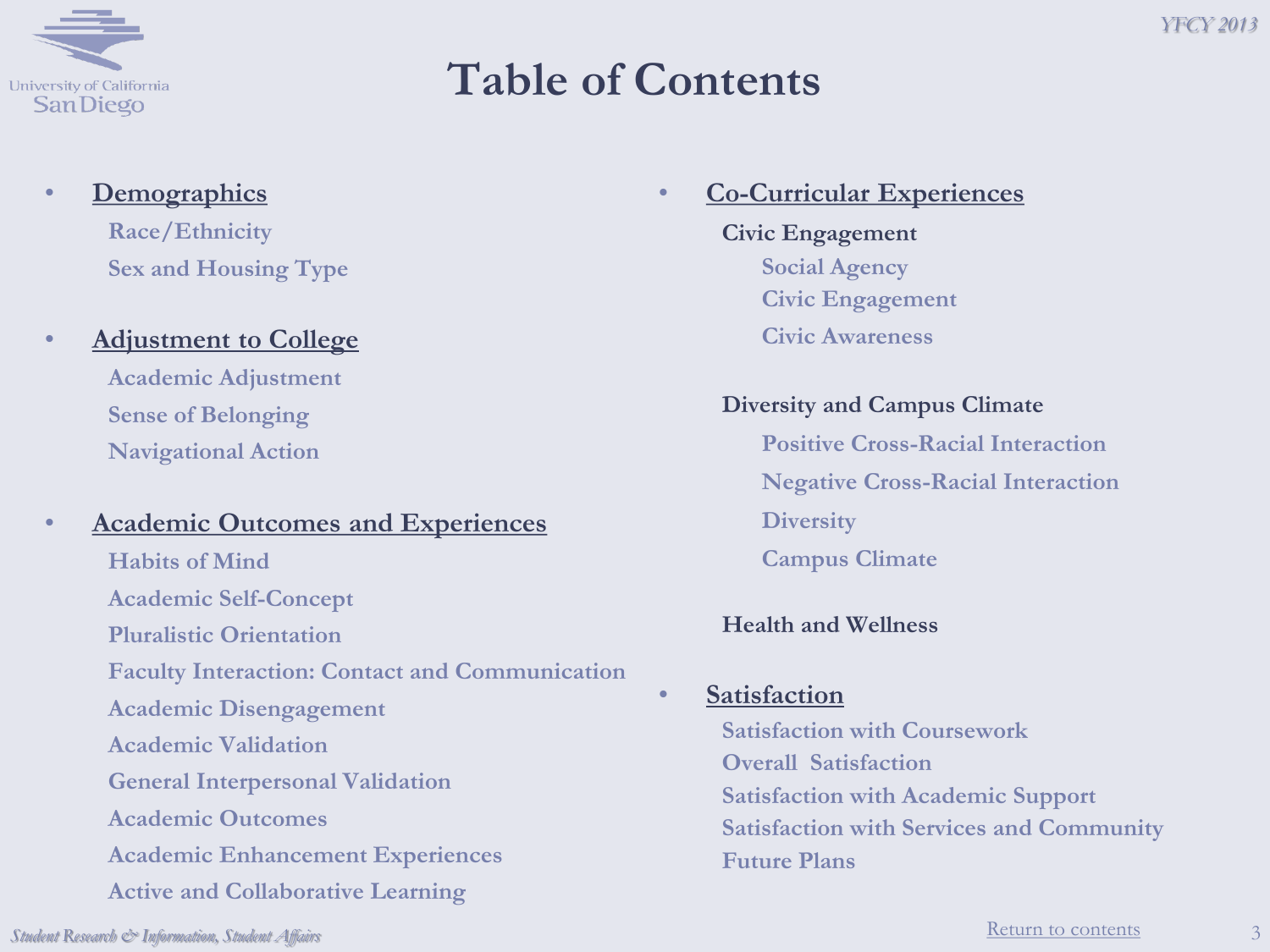

## **A Note about CIRP Constructs**

## **We use the CIRP Constructs throughout this PowerPoint to help summarize important information about UCSD students from the YFCY.**

#### **Constructs**

**Constructs statistically aggregate the results from CIRP questions that tap into key aspects of the college experience. They focus on student traits and institutional practices contributing to students' academic and social development.**

#### **Longitudinal Constructs**

**Constructs that are included in the CIRP TFS and YFCY that measure change in the UCSD student population over time.**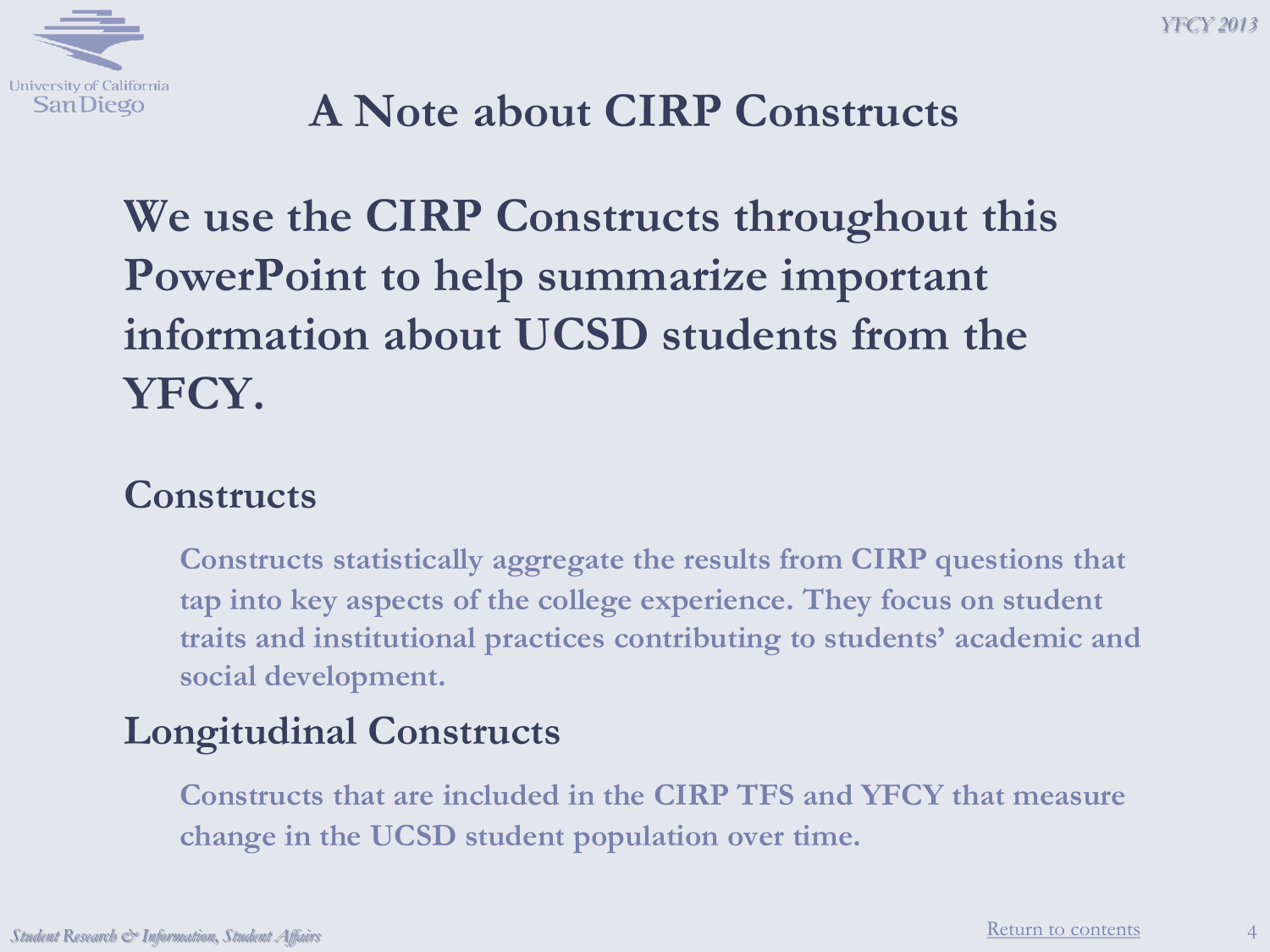

### **Demographics**



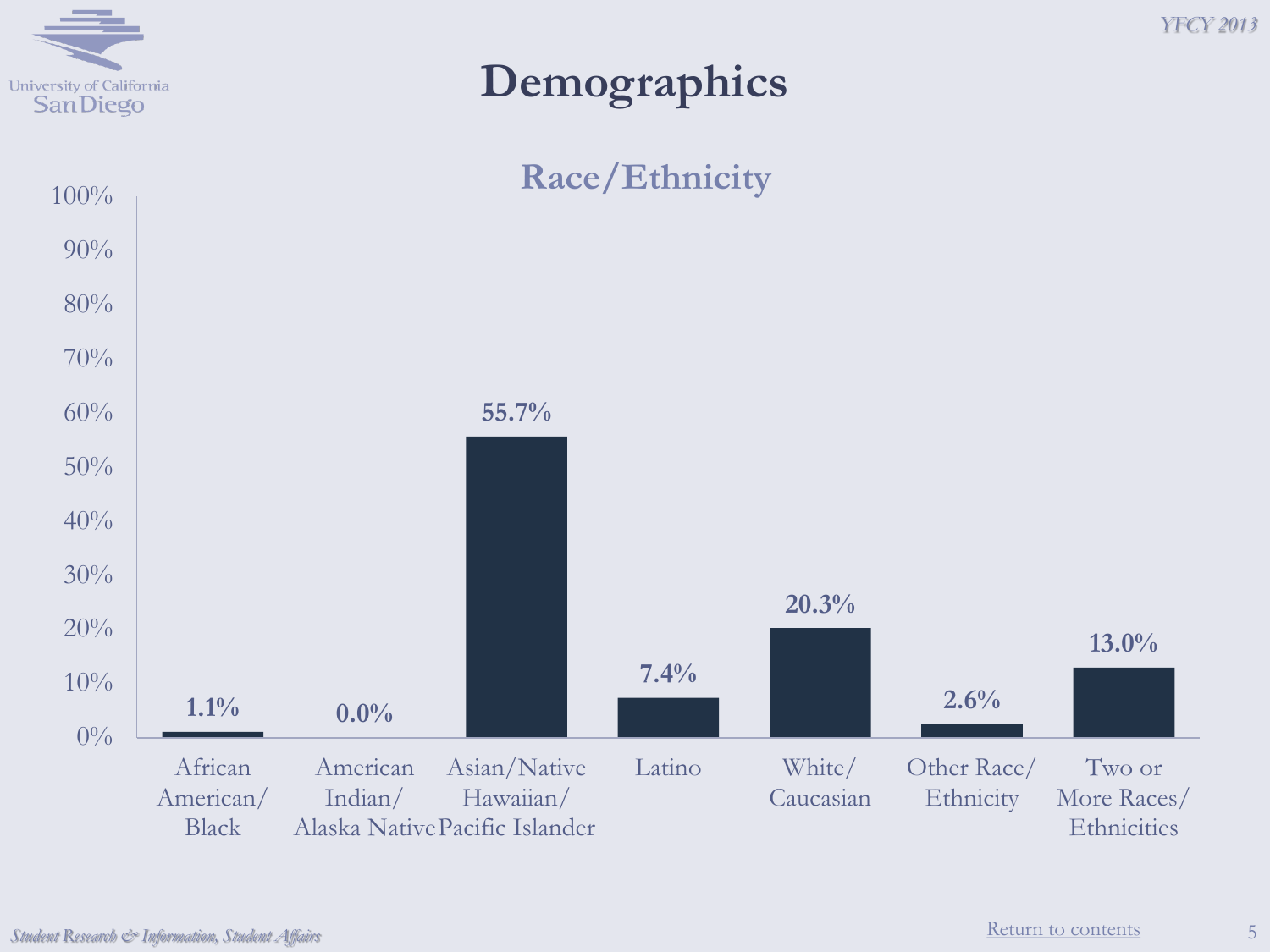

# **Demographics Race/Ethnicity**



■ UCSD 12 First-Time Freshmen 2013 YFCY UCSD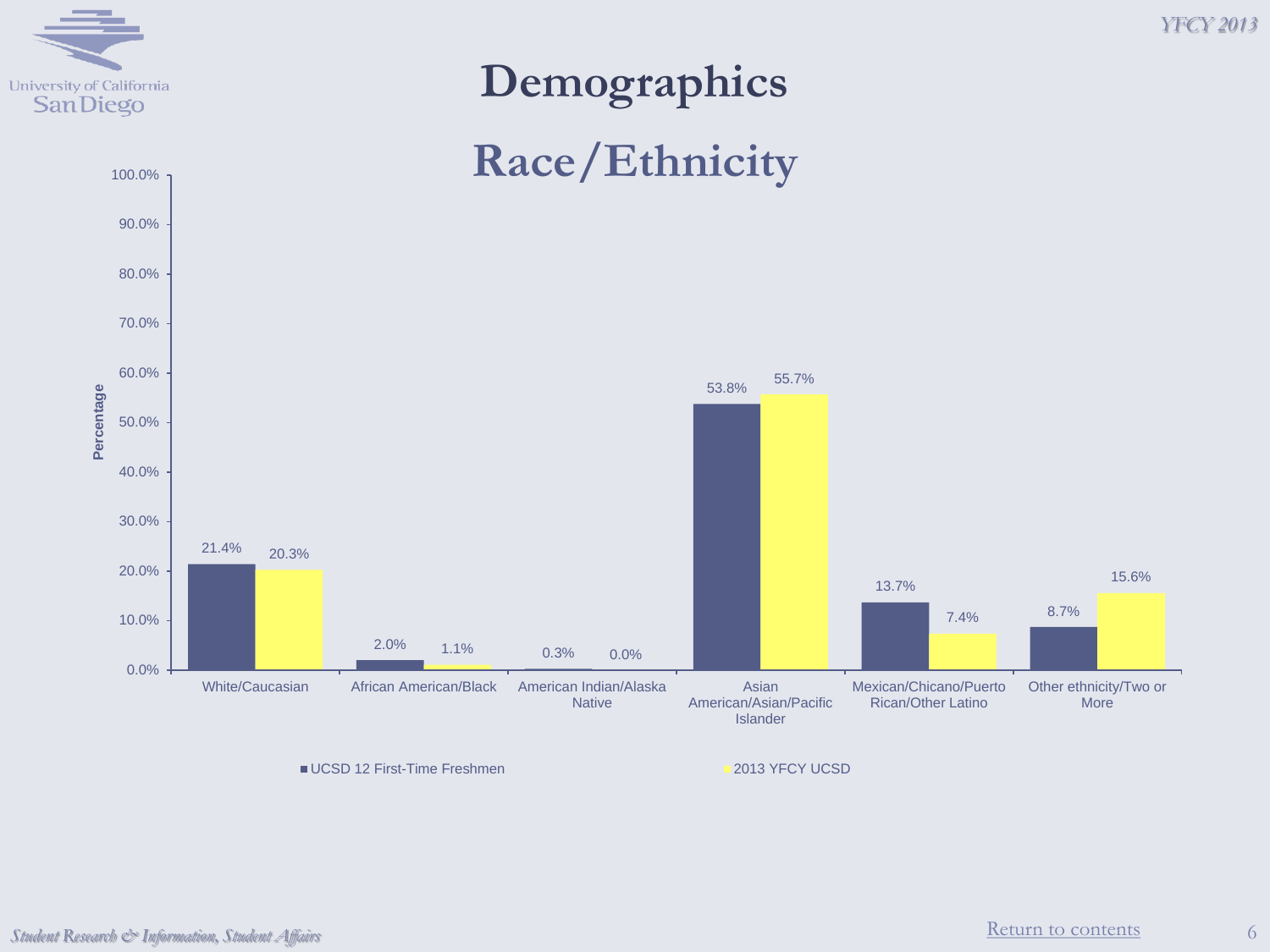

**Demographics**

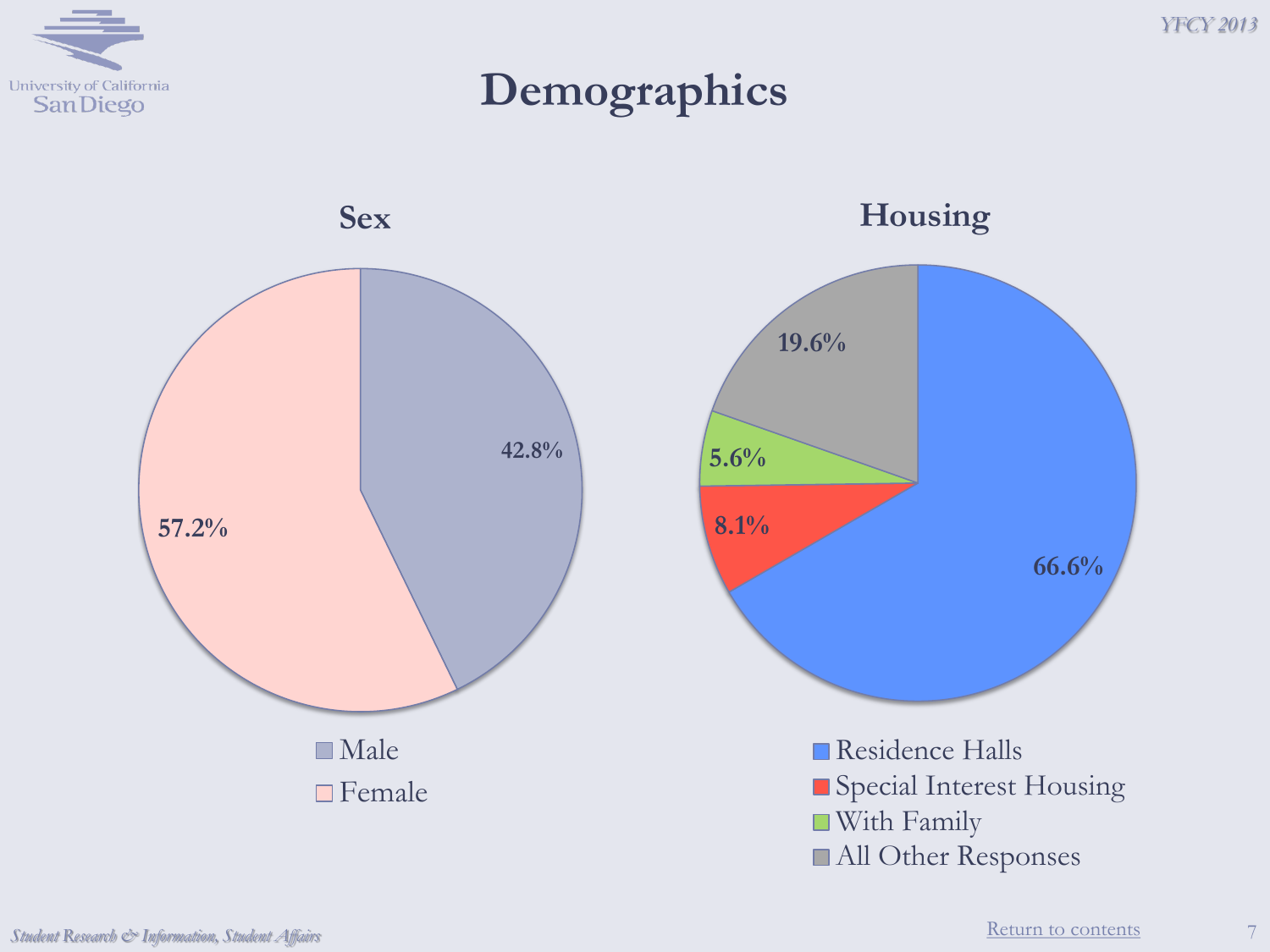

#### *YFCY 2013*

#### **Demographics**



UCSD 12 First-Time Freshmen 2013 YFCY UCSD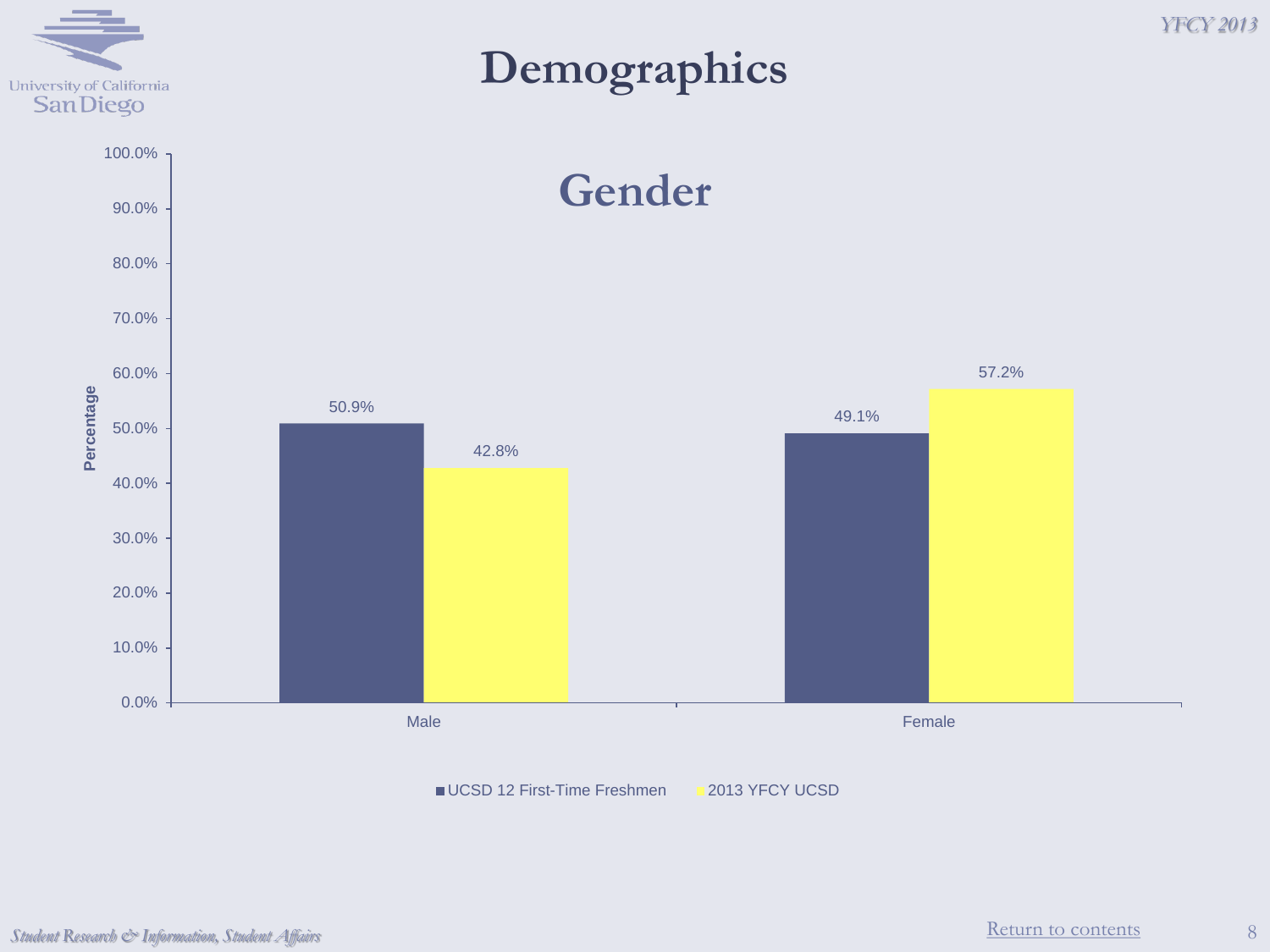





# **Adjustment to College**

**Students' ability to adjust academically and socially plays a large role in student success, retention, and satisfaction.**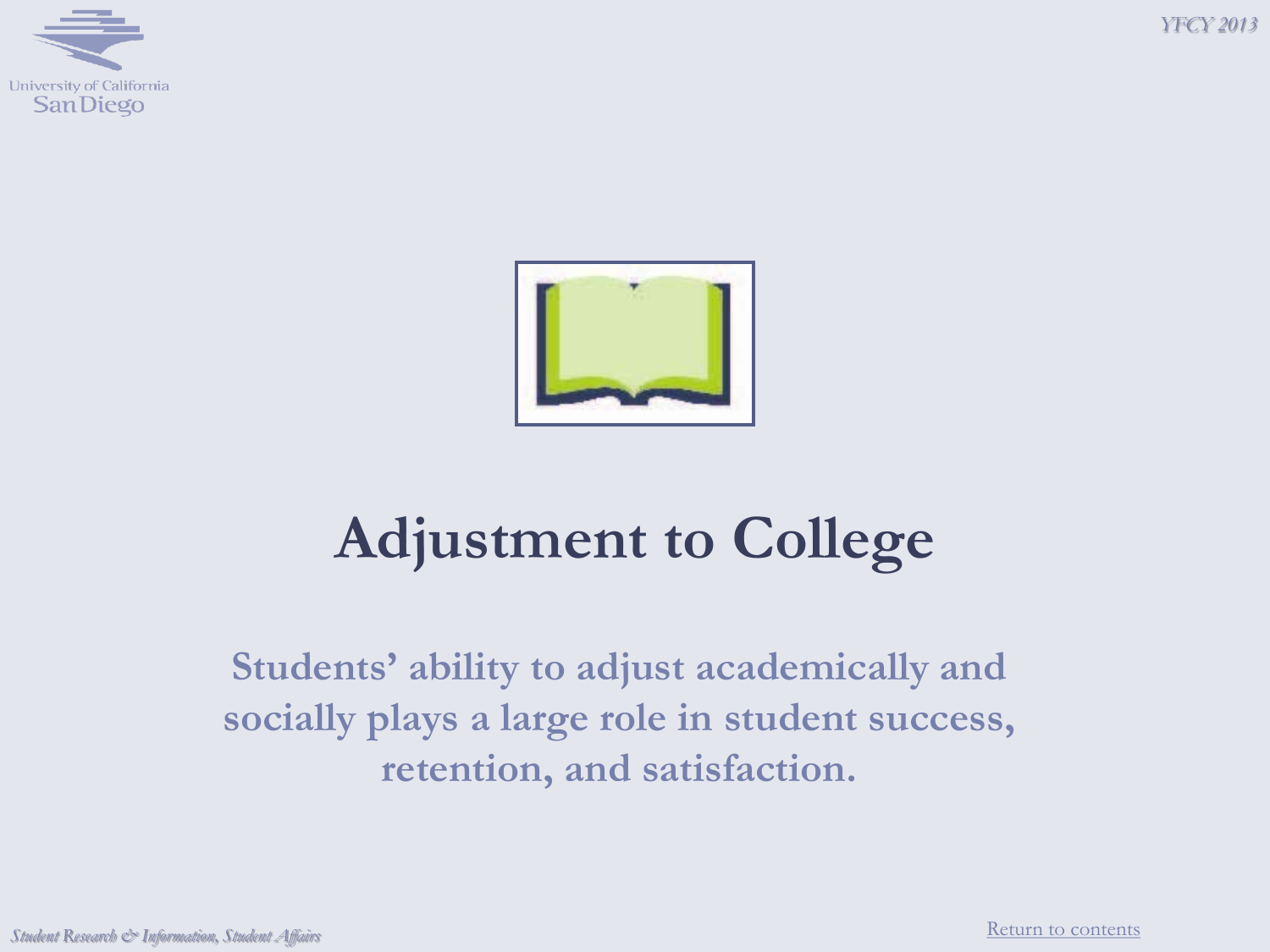

#### **Academic Adjustment**

*Academic Adjustment* **measures the ease with which students adjust to the academic demands of college.**

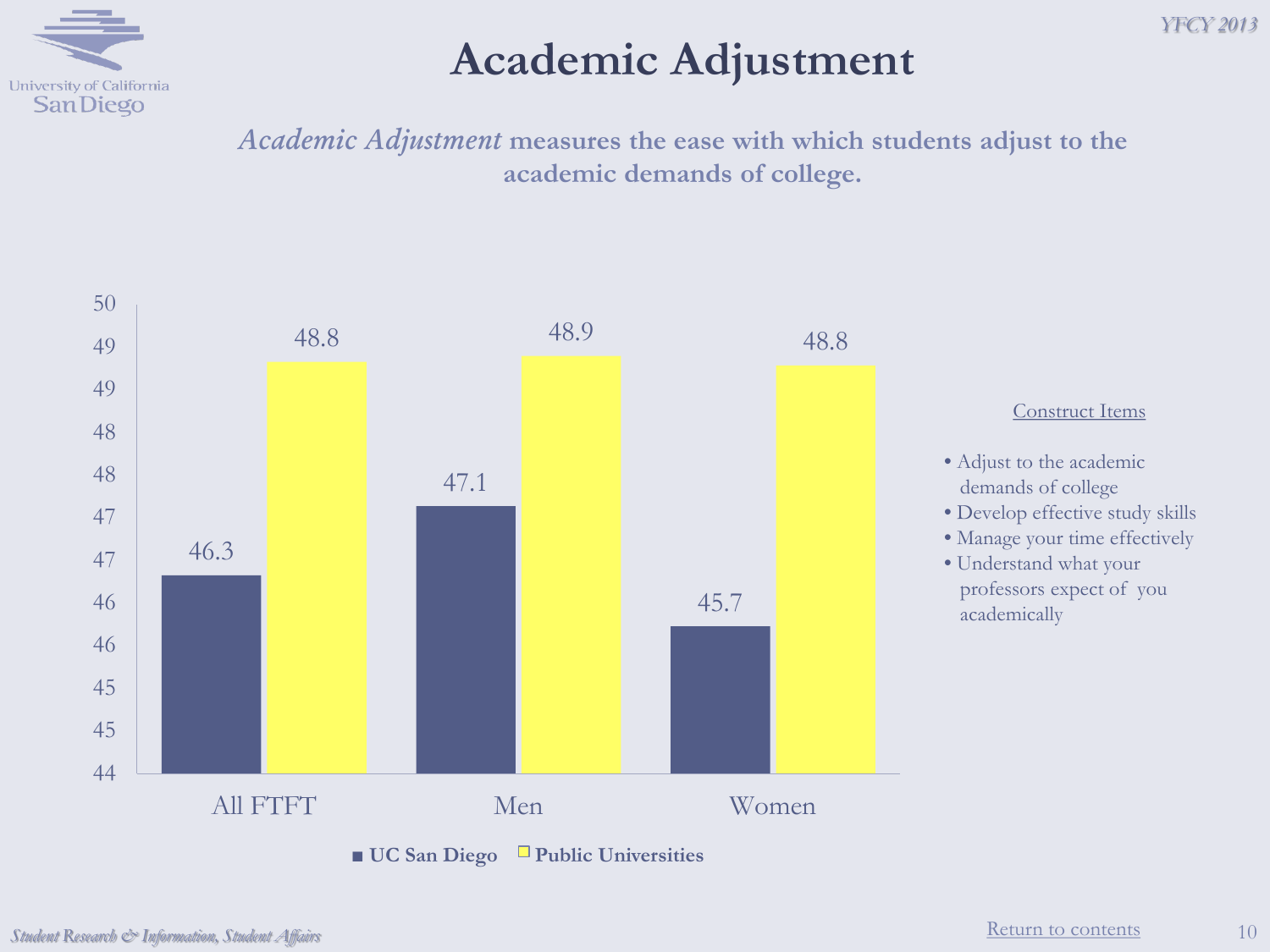

## **Sense of Belonging**

**The campus community is a powerful source of influence on students' development.**  *Sense of Belonging* **measures the extent to which students feel a sense of academic and social integration on campus.**

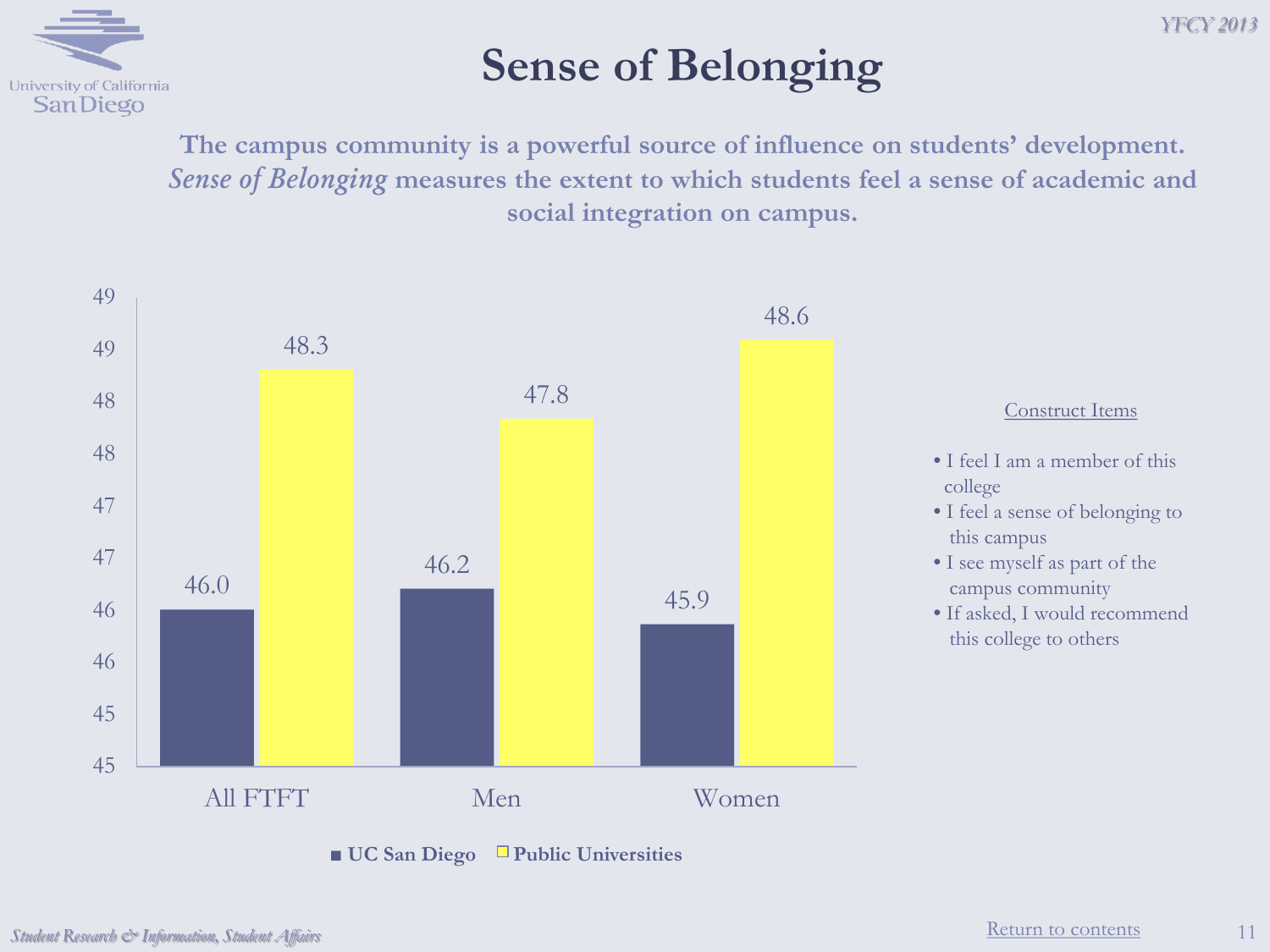## **Navigational Action**

**These items illustrate how often students participated in institutional programs or engaged in activities that would help them successfully traverse the institution.**



**Figurently Figurently Figurently**  $\Box$  Occasionally  $\Box$  Occasionally

**UC San Diego Public Universities**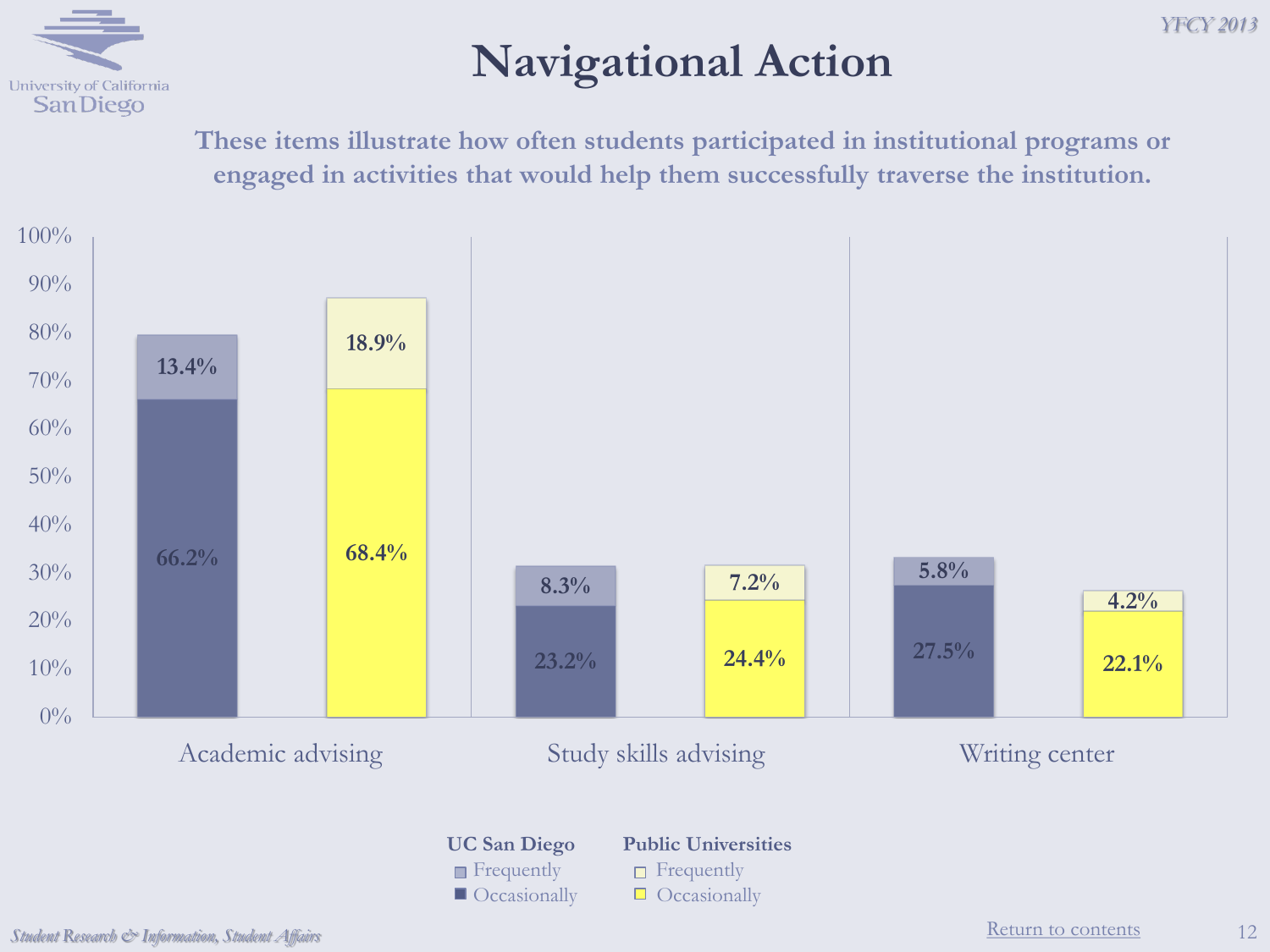

## **Navigational Action**

**These items illustrate how often students participated in institutional programs or engaged in activities that would help them successfully traverse the institution.**



*YFCY 2013*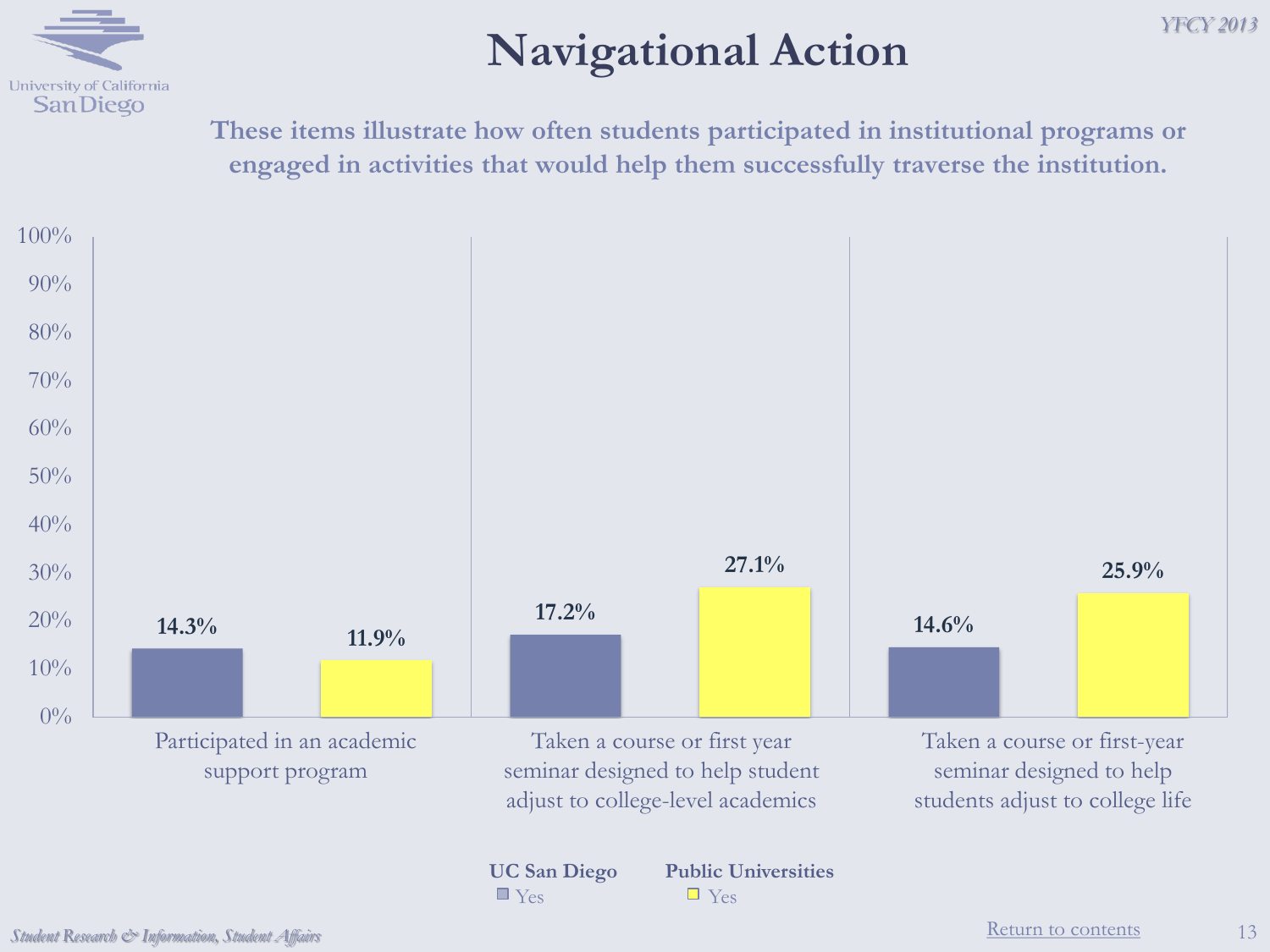





# **Academic Outcomes and Experiences**

**Students develop skills, knowledge, and abilities through their experiences both in and out of the classroom.**

*Student Research & Information, Student Affairs*

[Return to contents](#page-2-0)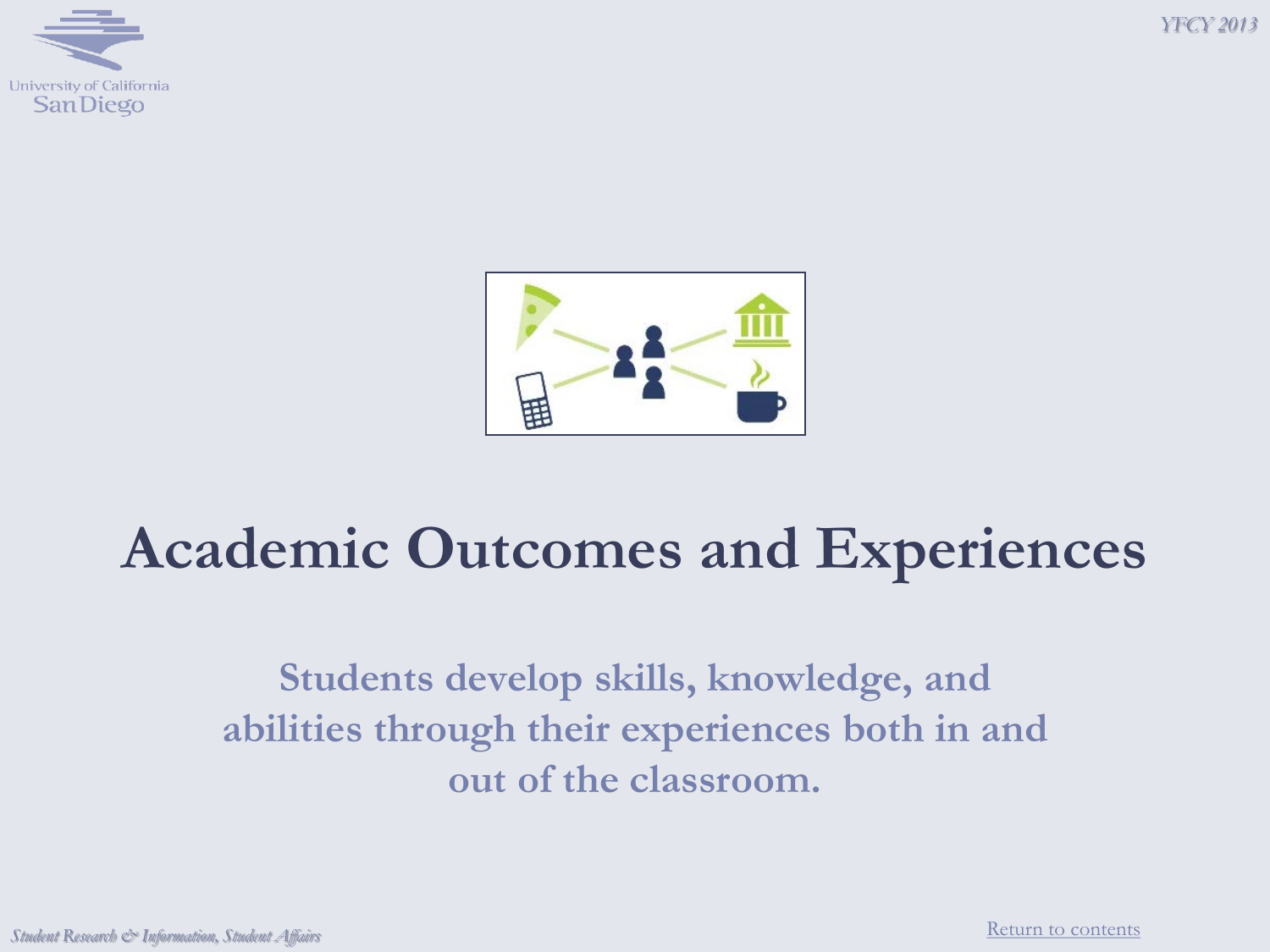

#### **Habits of Mind**

*Habits of Mind* **is a unified measure of the behaviors and traits associated with academic success. These learning behaviors are seen as the foundation for lifelong learning.**

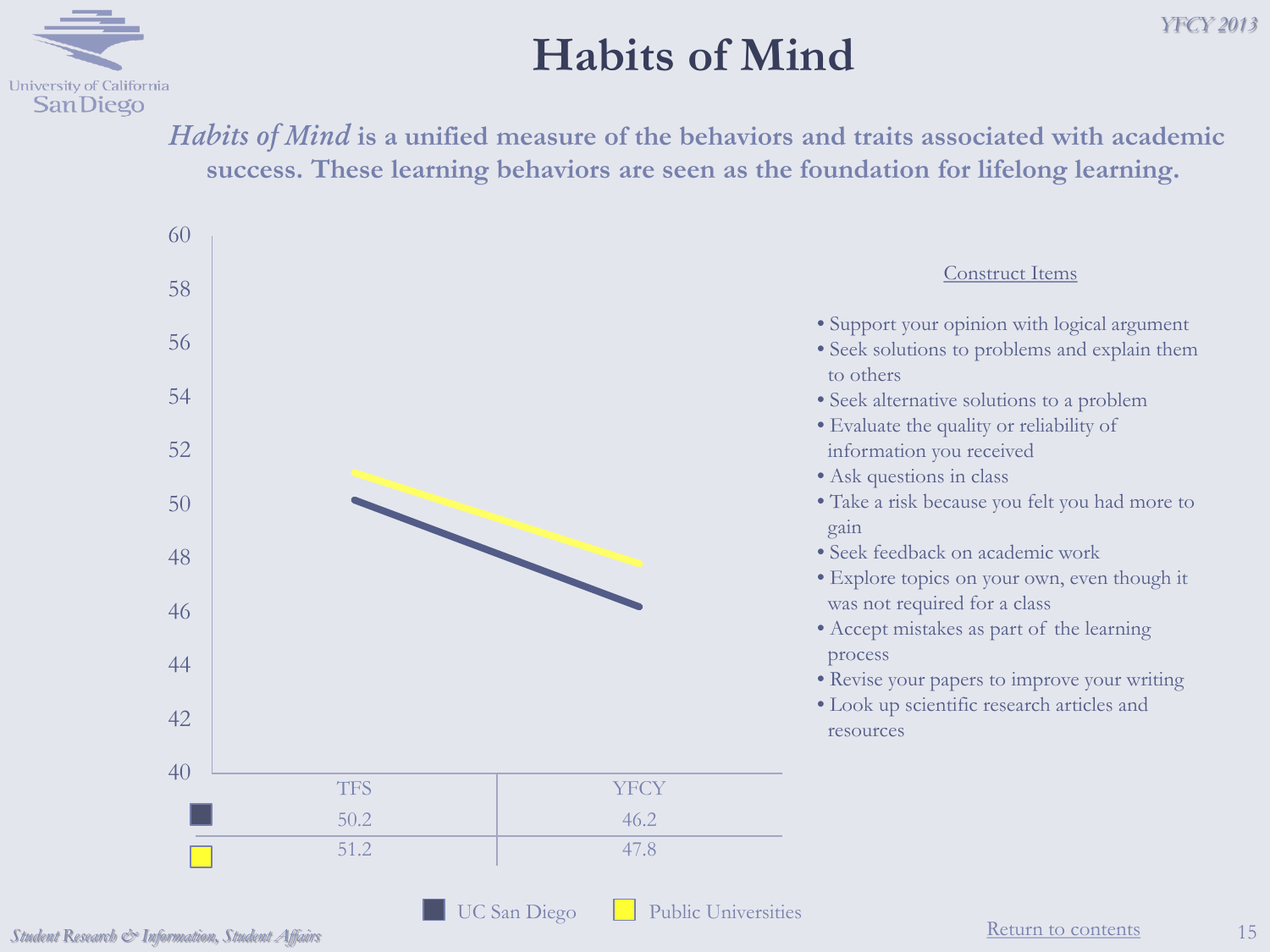

### **Academic Self-Concept**

**Self-awareness and confidence in academic environments help students learn by encouraging their intellectual inquiry.** *Academic Self-Concept* **is a unified measure of students' beliefs about their abilities and confidence in academic environments.**



UC San Diego Public Universities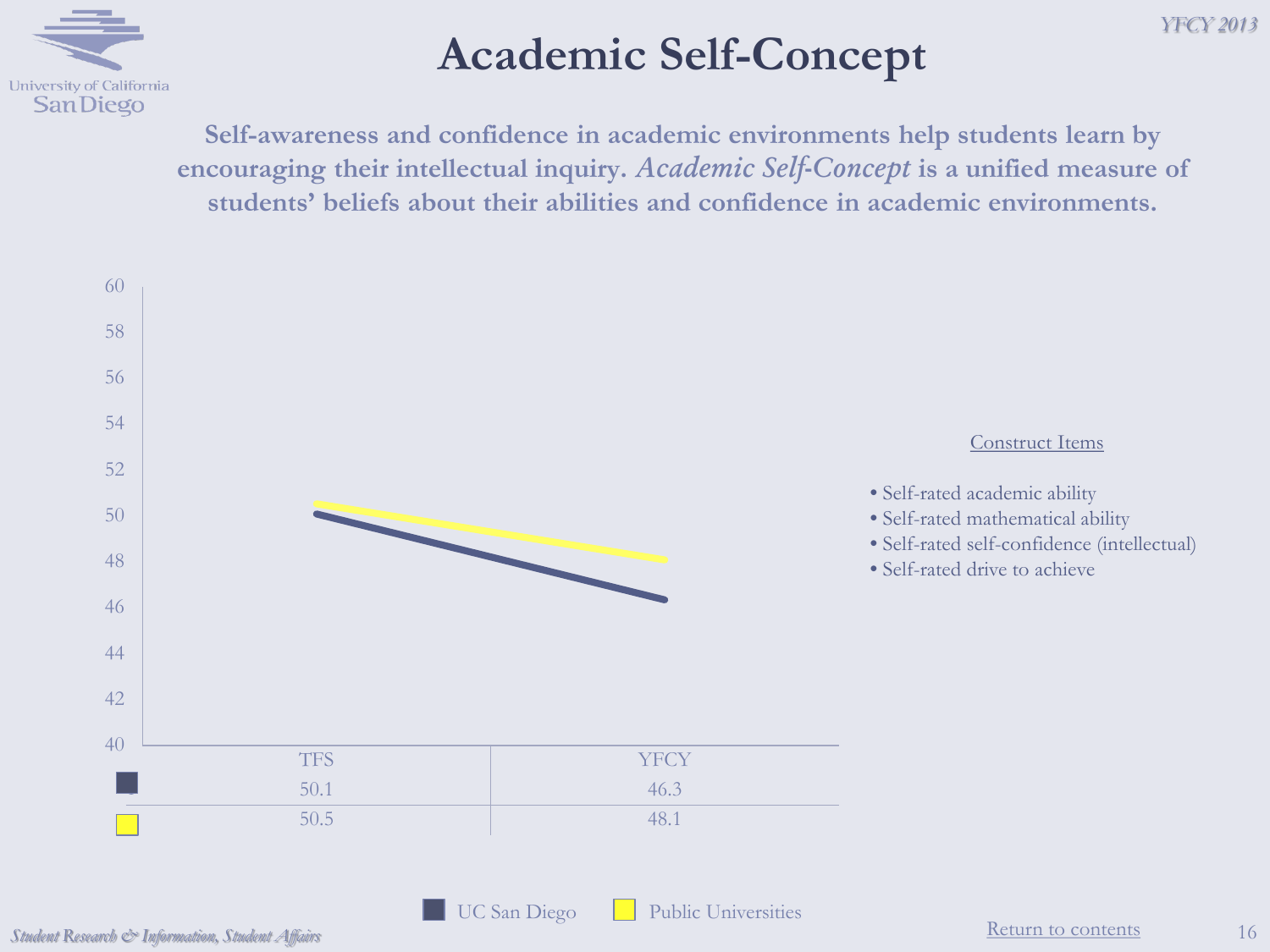

### **Pluralistic Orientation**

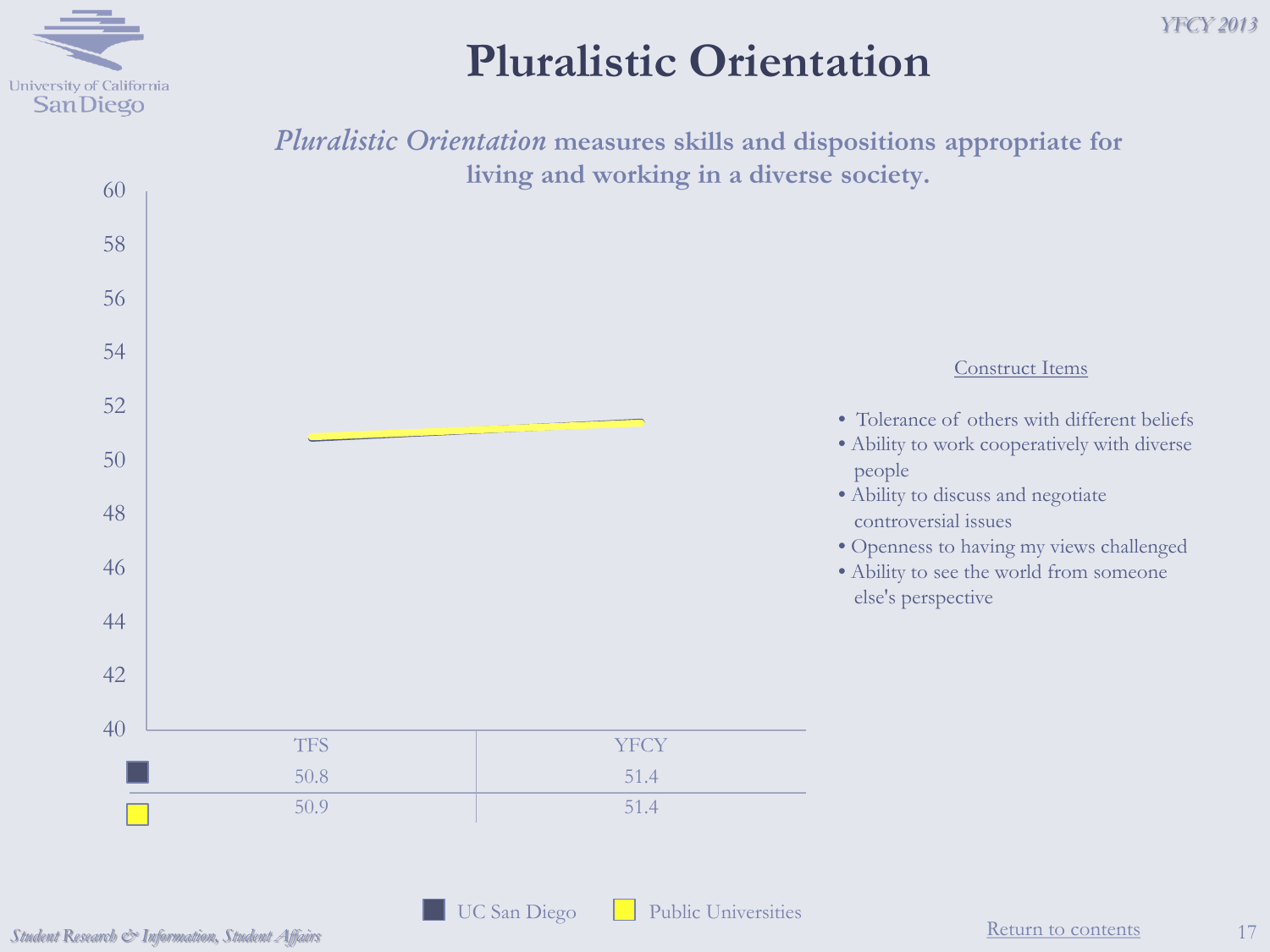

### **Faculty Interaction**

*Faculty Interaction: Contact and Communication* **measures the amount and type of interactions students have with faculty that are appropriate for the first year of college, as well as satisfaction with these issues.**



■ **UC** San Diego □ Public Universities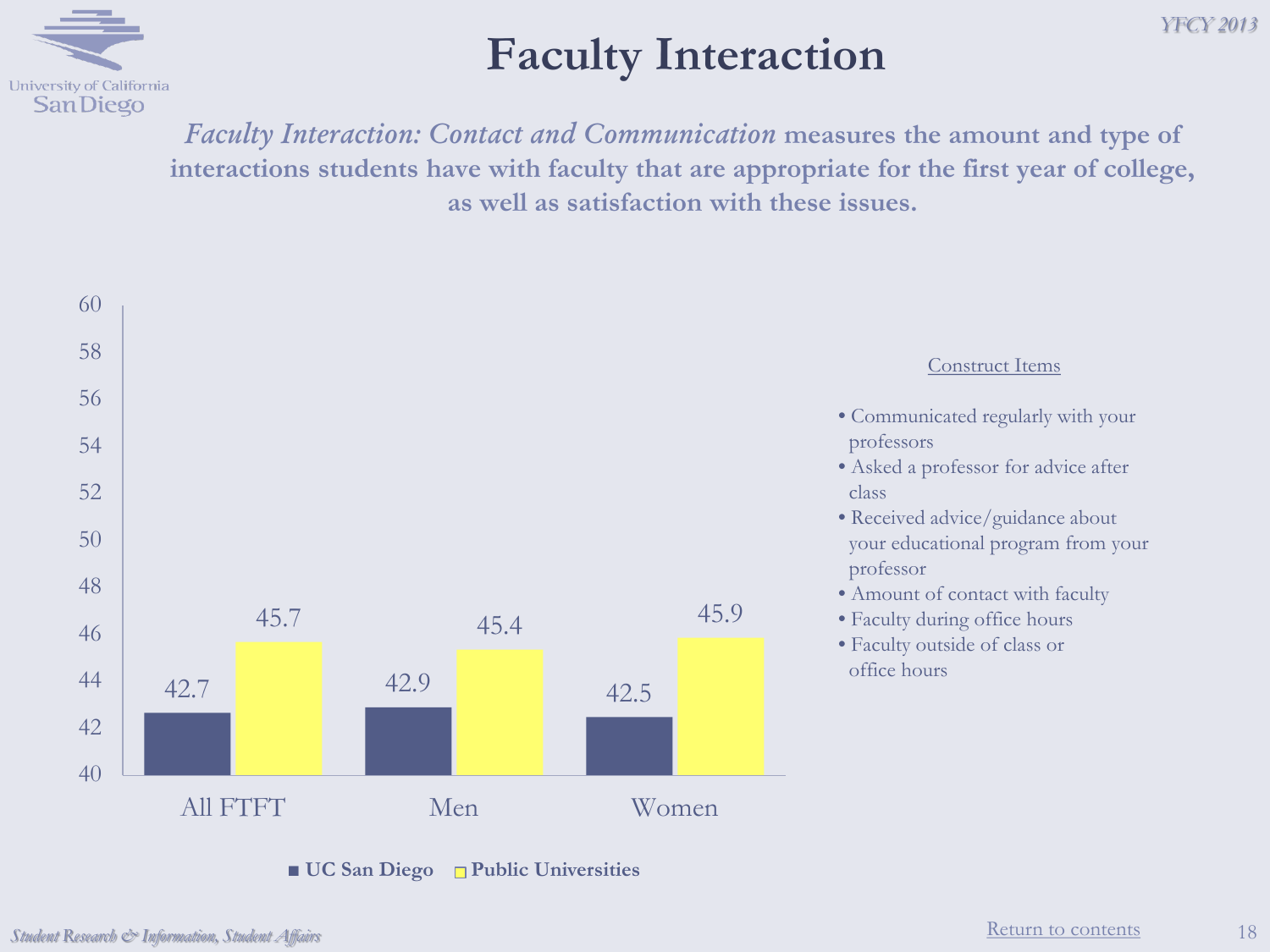

## **Academic Disengagement**

*Academic Disengagement* **measures the extent to which students engage in behaviors that are inconsistent with academic success.** 

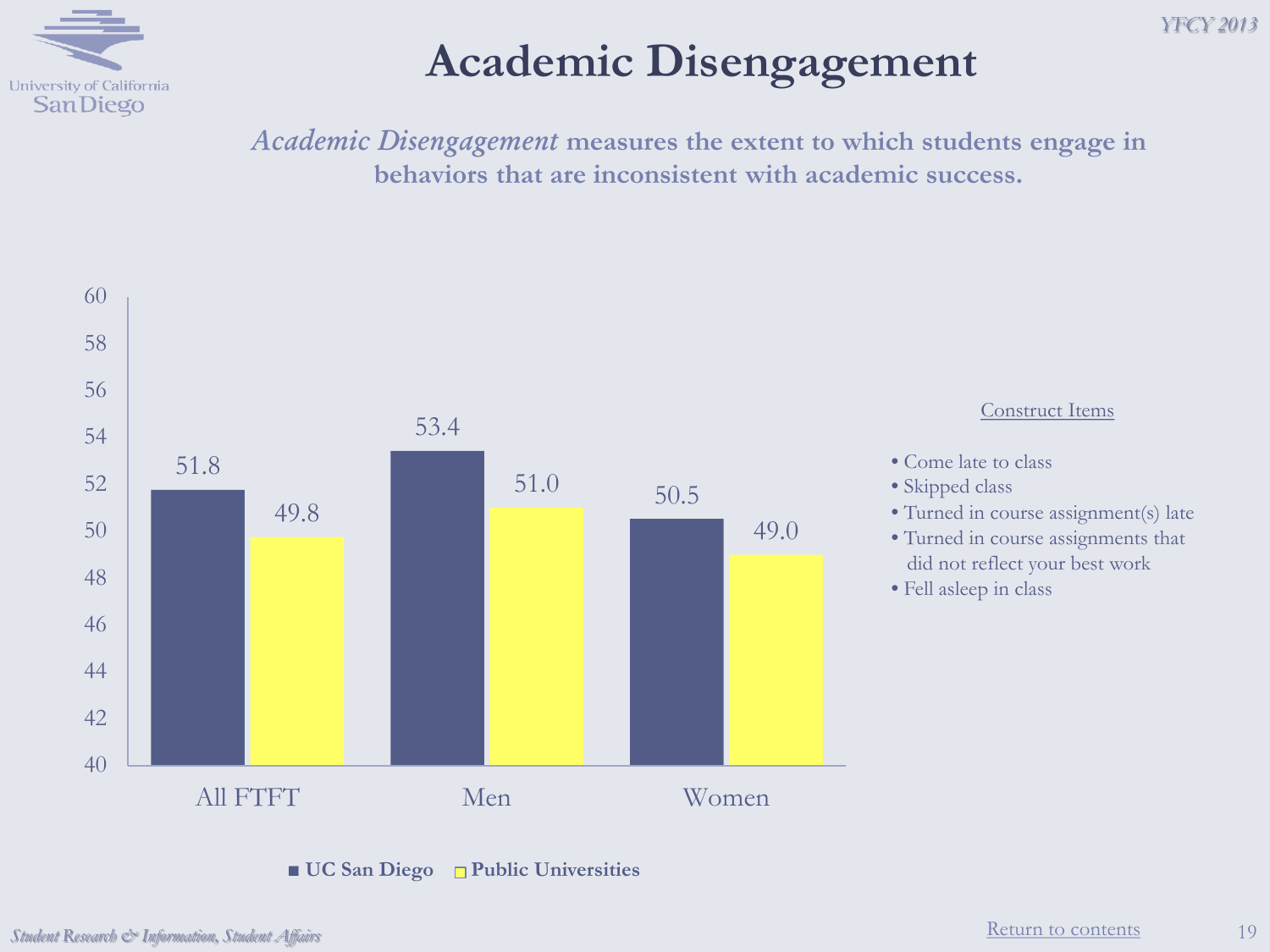

#### **Academic Validation**

*YFCY 2013*

**Faculty interactions in the classroom can foster students' academic development. These items measure the extent to which students' view of faculty actions in class reflects concern for their academic success.**



 $\Box$  Occasionally  $\Box$  Occasionally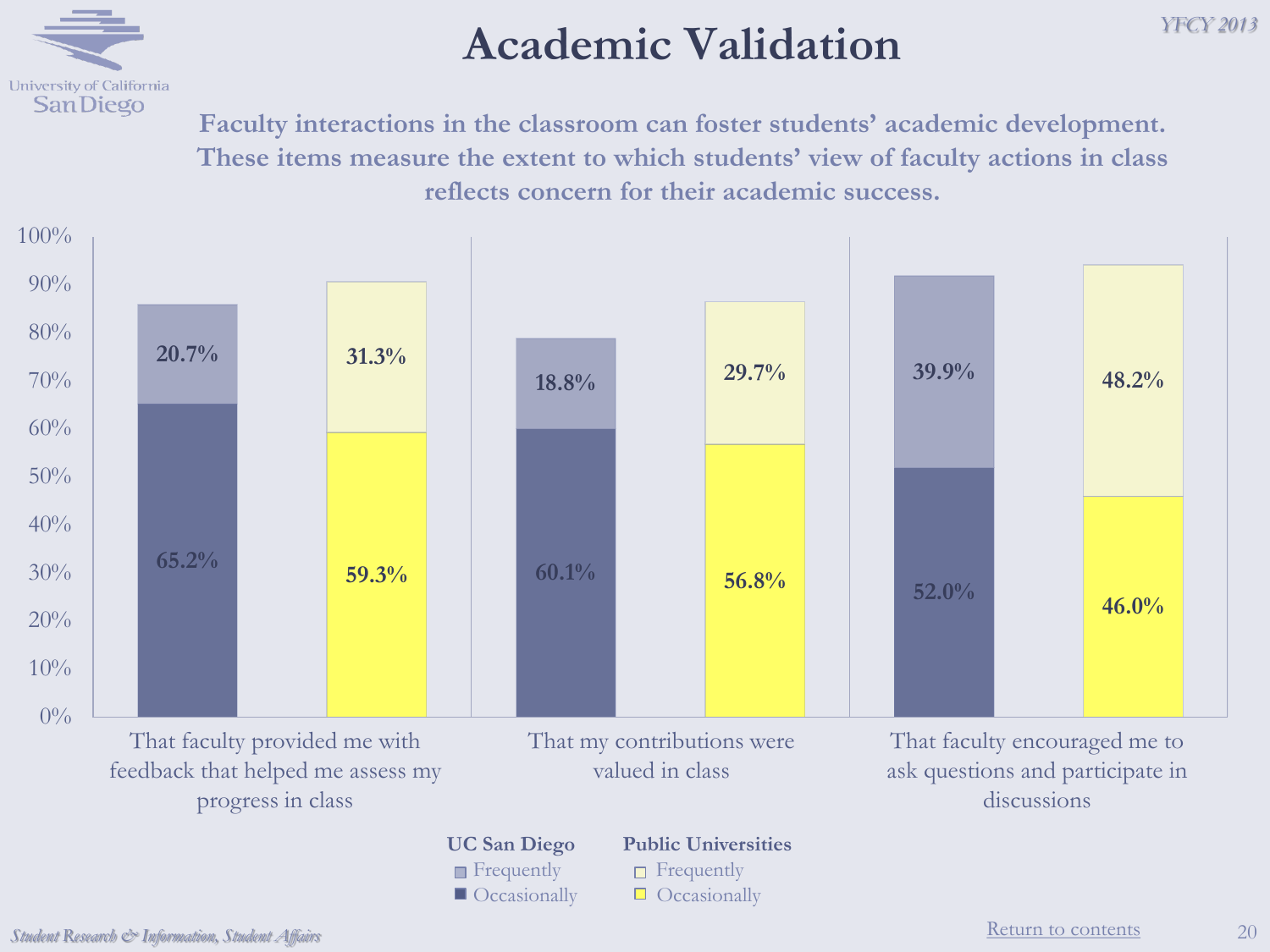

### **General Interpersonal Validation**

**These items measure the extent to which students believe faculty and staff provide attention to their development.**



**UC San Diego Public Universities** Strongly Agree **D** Strongly Agree Agree **Agree** 

to succeed academically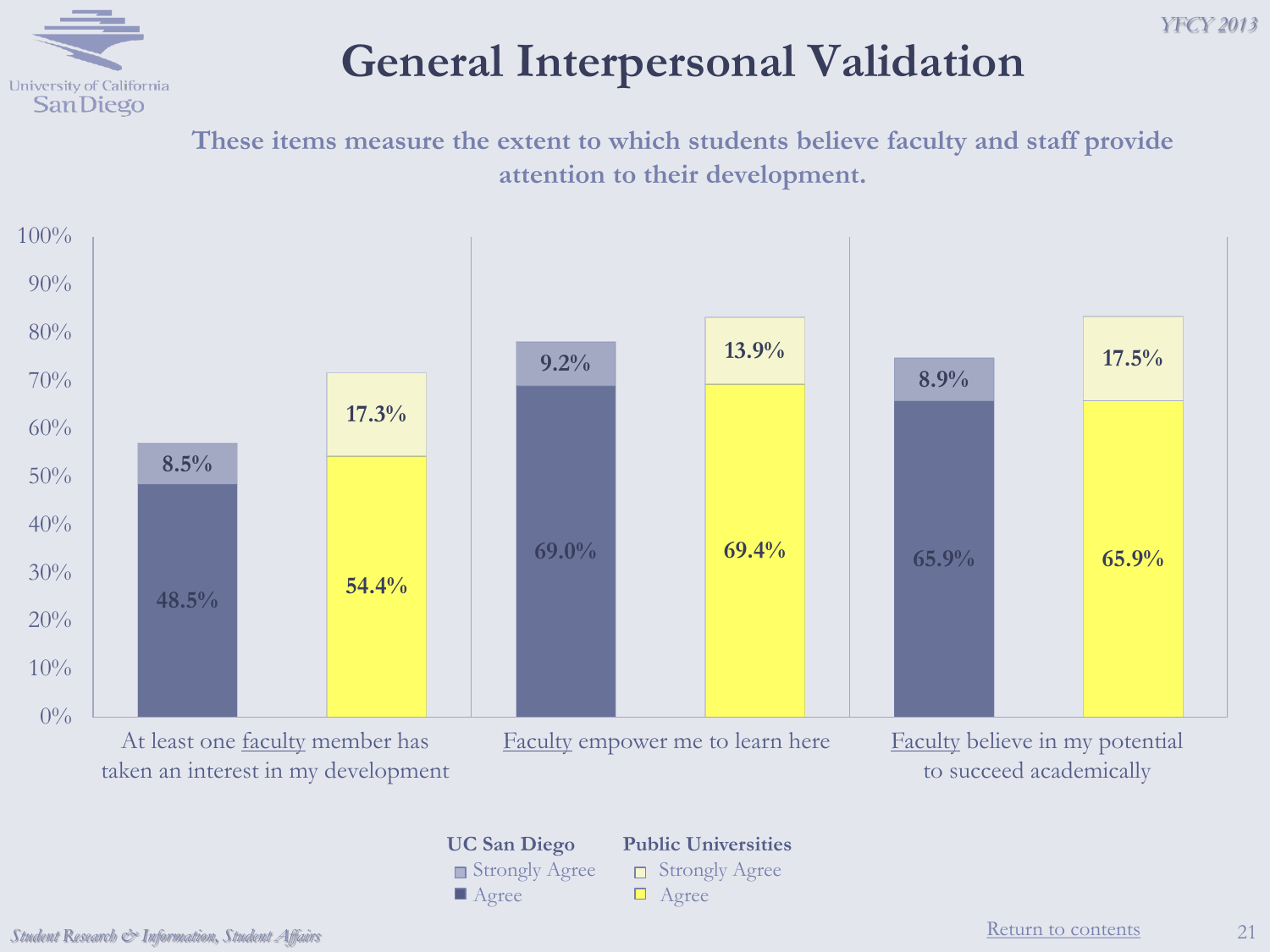

### **General Interpersonal Validation**

**These items measure the extent to which students believe faculty and staff provide attention to their development.**

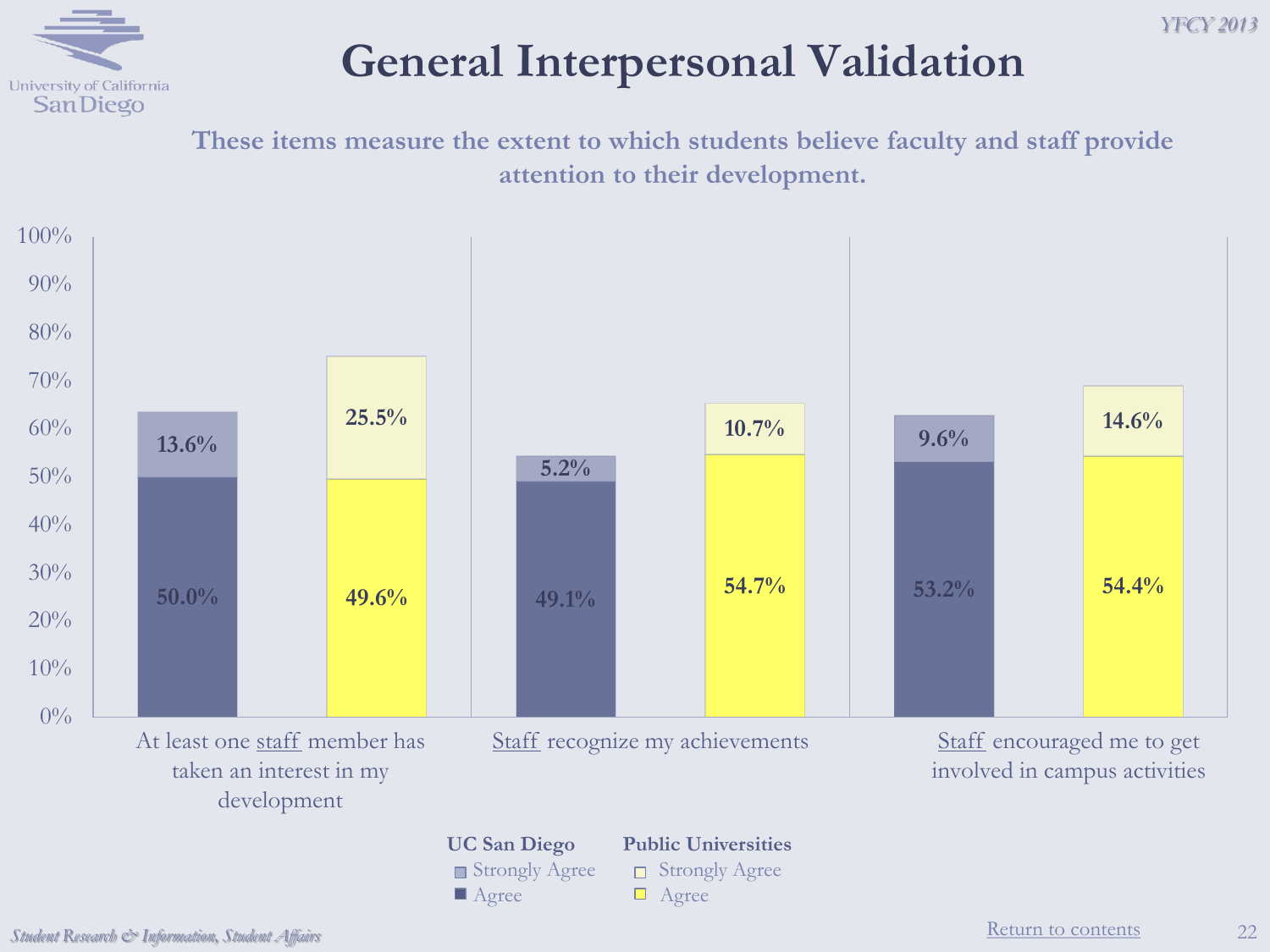

#### **Academic Outcomes**

**These items illustrate students' views of their academic skills and abilities.**



**UC San Diego Public Universities** A Major Strength  $\Box$  A Major Strength  $\Box$  Somewhat Strong  $\Box$  Somewhat Strong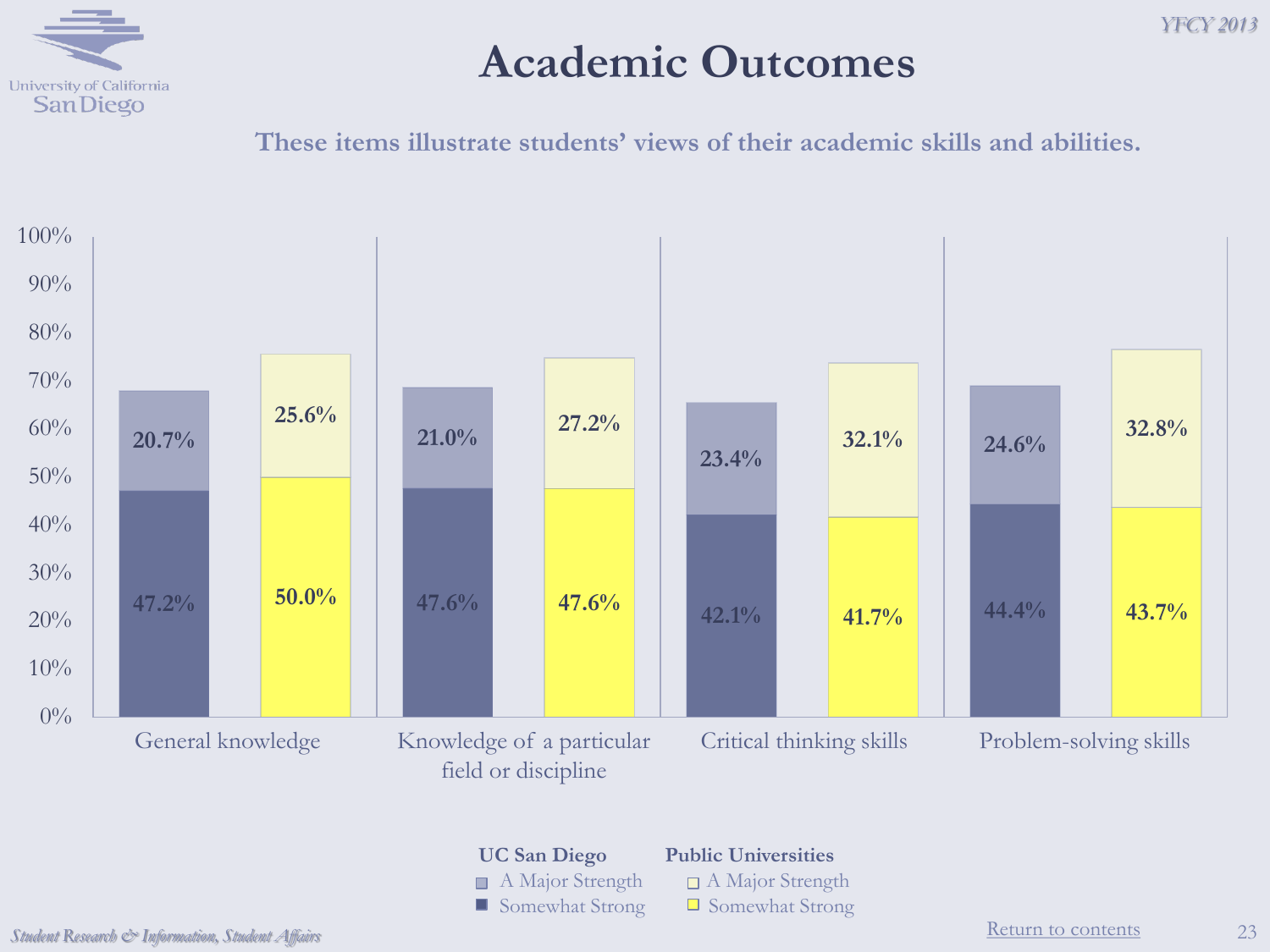

#### **Academic Outcomes**

**These items illustrate important academic experiences and how students compare to their peers.**



*YFCY 2013*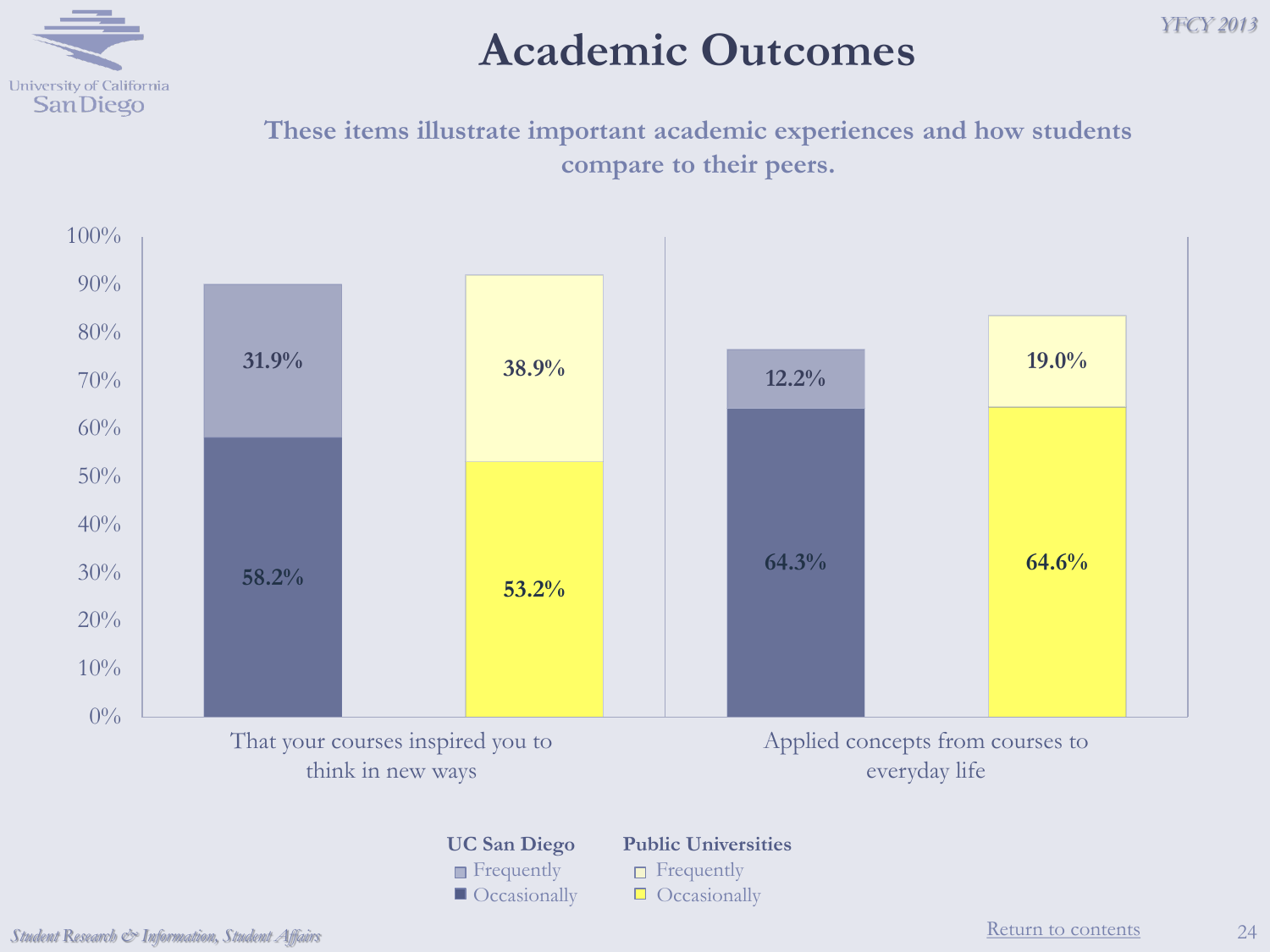## University of California **SanDiego**

## **Academic Enhancement Experiences**

**Opportunities to apply learning inside and outside the classroom deepen students' academic involvement, allowing them to make meaningful intellectual connections and communicate their knowledge to others.**

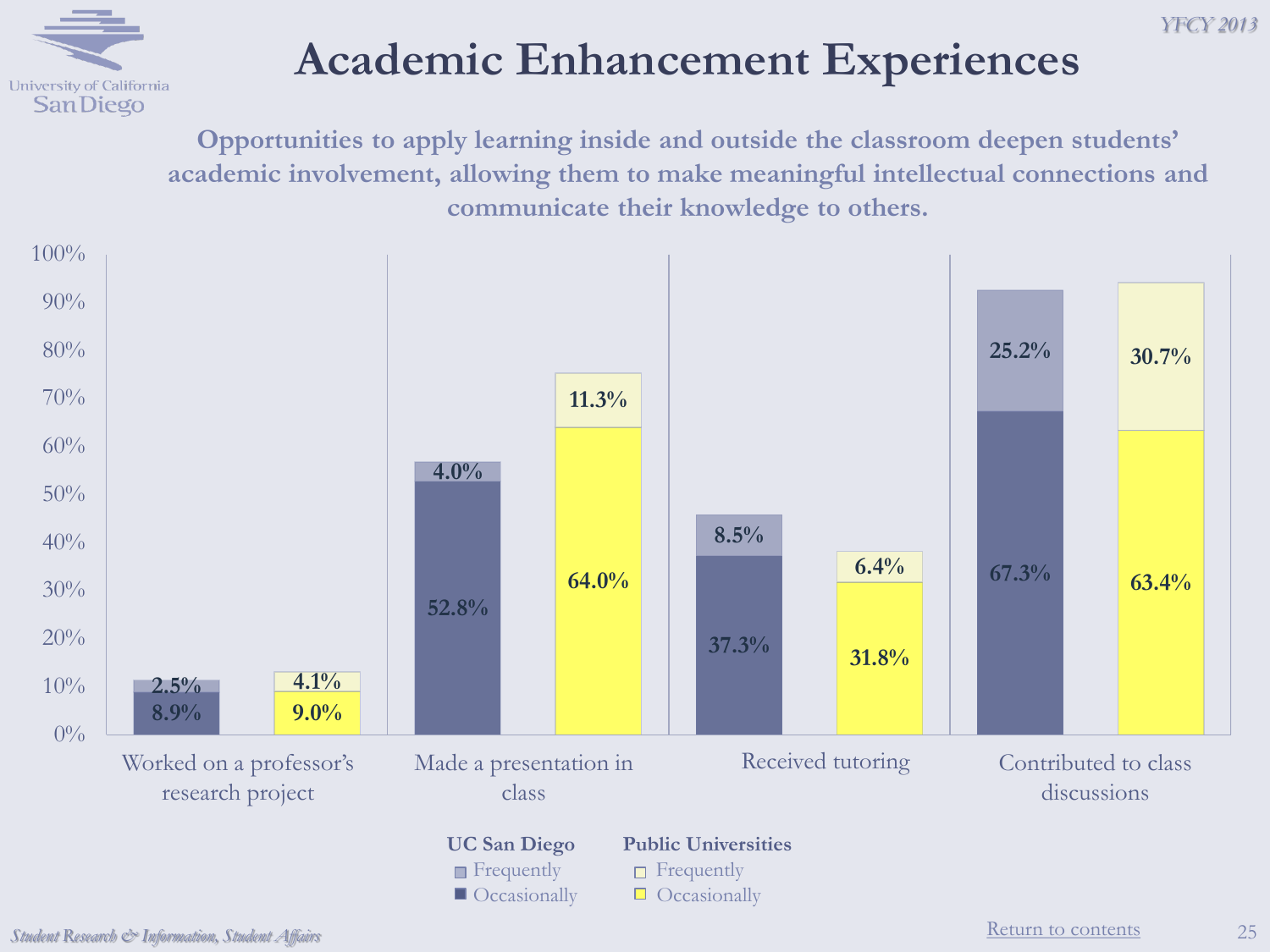

**These items illustrate the extent to which students are deepening their knowledge of course material through interaction with faculty and other students.**



*YFCY 2013*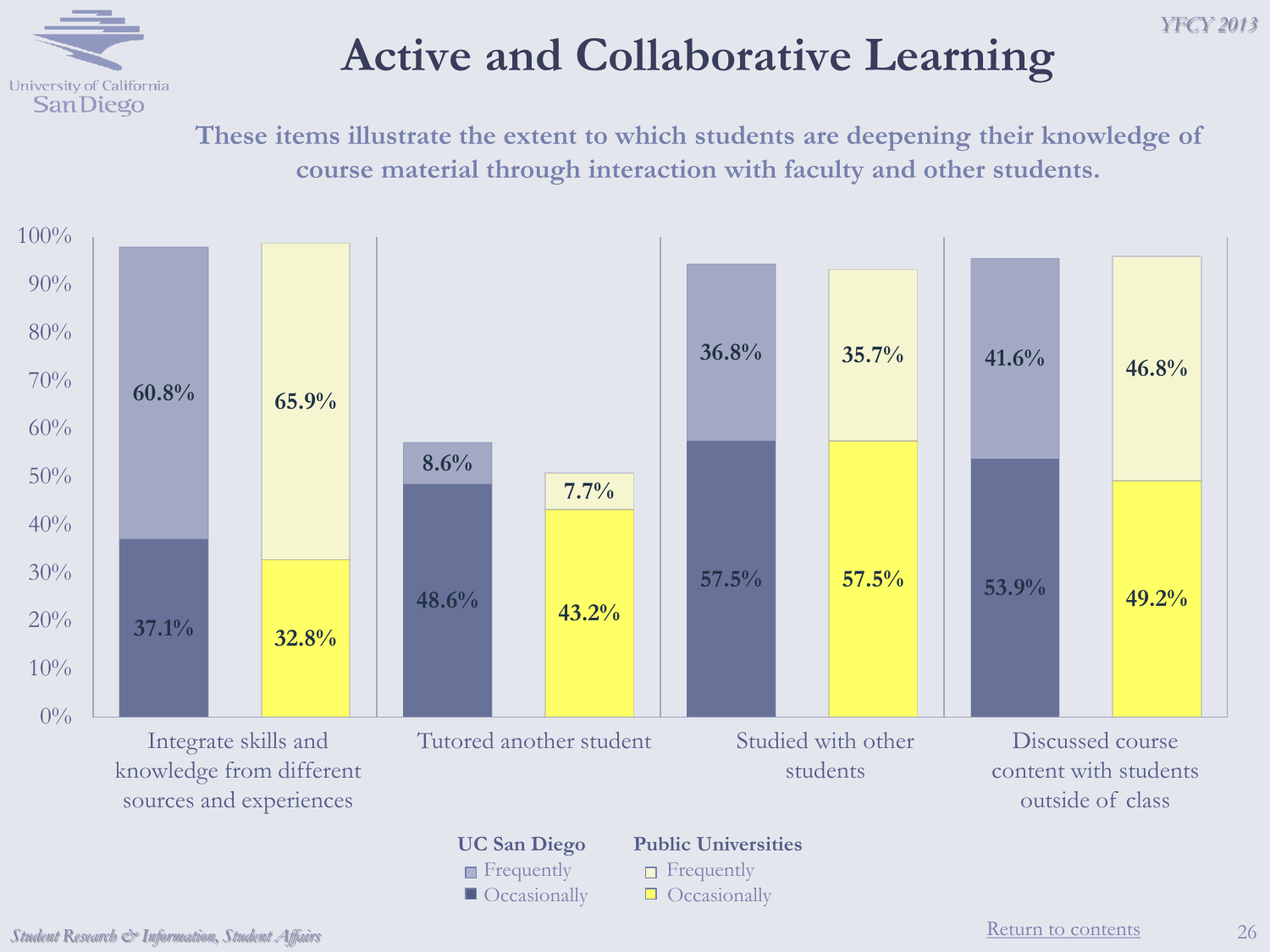

## **Active and Collaborative Learning**

*YFCY 2013*

**These items illustrate the extent to which students are deepening their knowledge of course material through interaction with faculty and other students.**

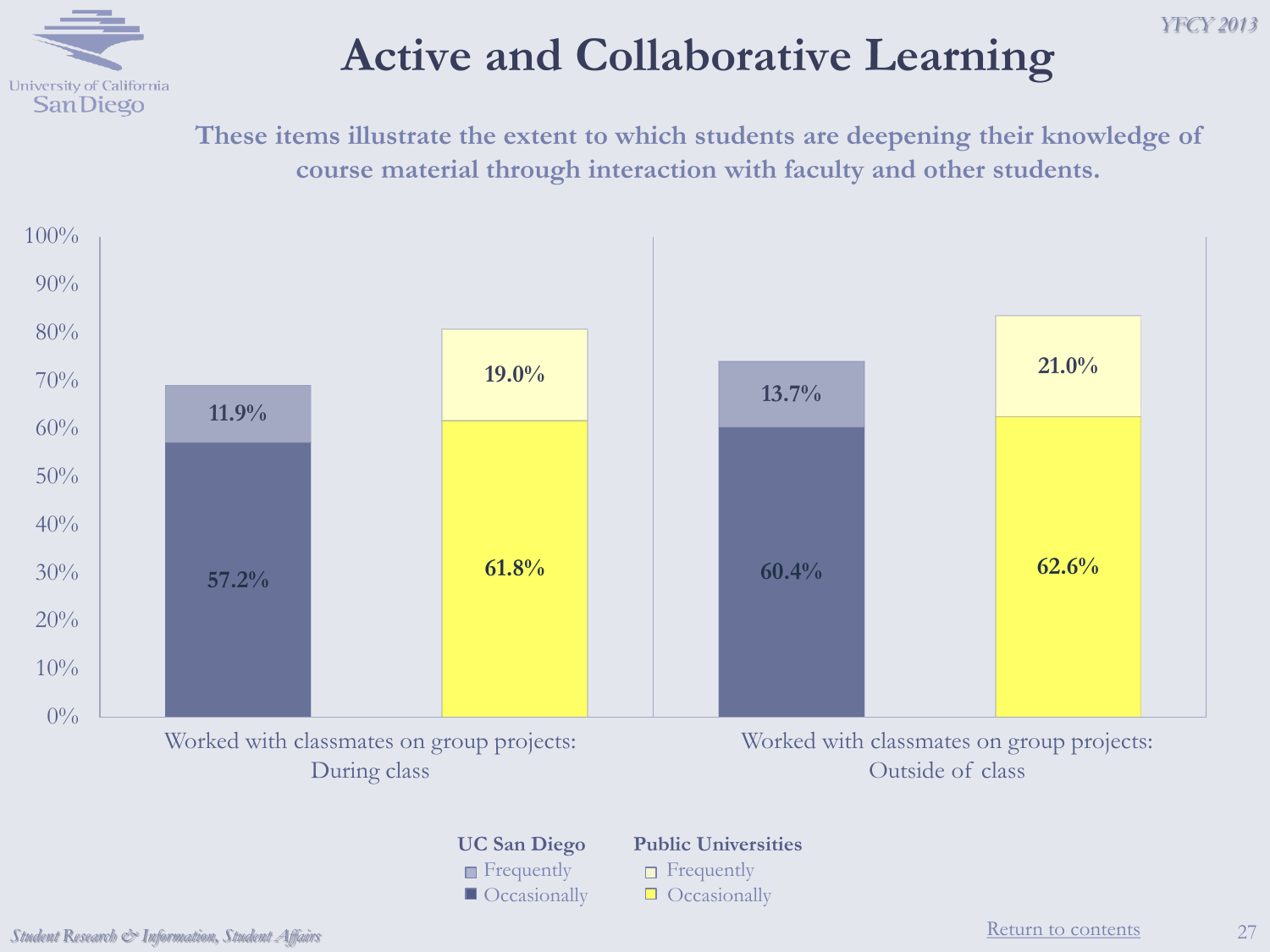





# **Co-Curricular Experiences**

**Co-curricular experiences provide opportunities for students to grow intellectually, interpersonally, and emotionally.**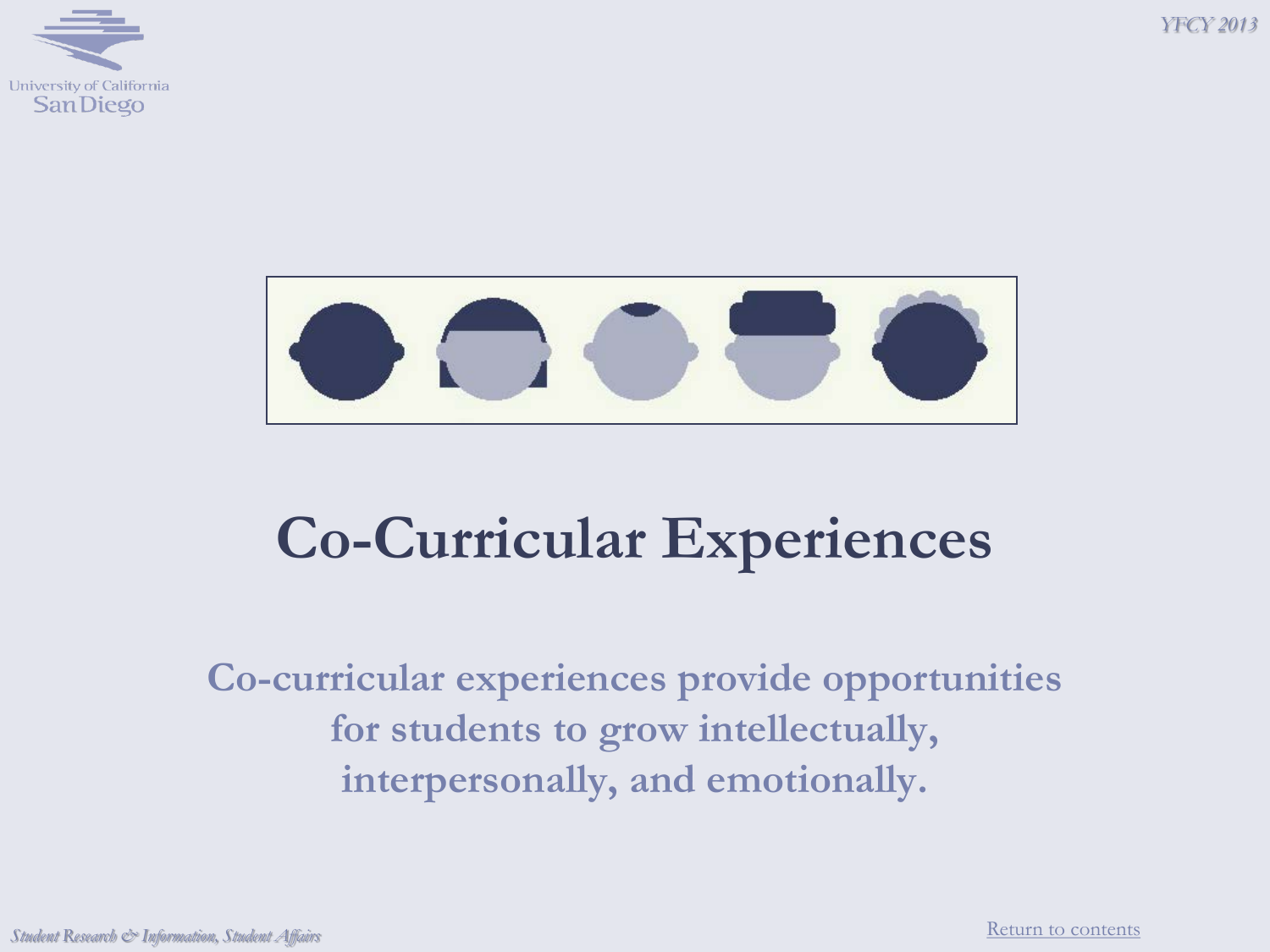

### **Social Agency**

**Activities and beliefs equip and empower students to create a world that is equitable, just, democratic and sustainable.** *Social Agency* **measures the extent to which students value political and social involvement as a personal goal.**

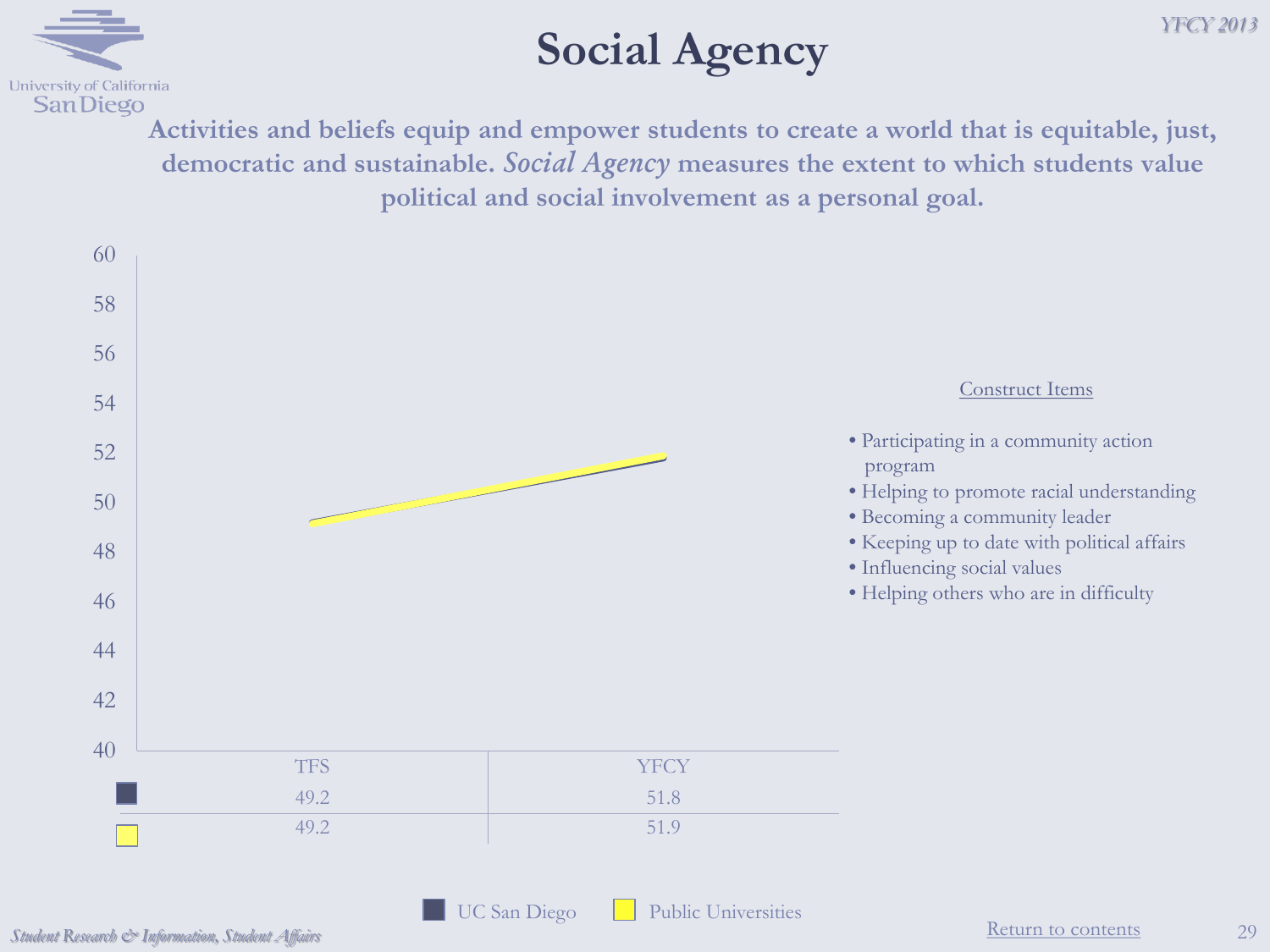

### **Civic Engagement**

**Engaged citizens are a critical element in the functioning of our democratic society.**  *Civic Engagement* **measures the extent to which students are motivated and involved in civic, electoral, and political activities.**



#### Construct Items

*YFCY 2013*

- Publicly communicated your opinion about a cause
- I am interested in seeking information about current social and political issues
- Worked on a local, state, or national political campaign
- Demonstrated for a cause
- Keeping up to date with political affairs
- Influencing social values
- Helped raise money for a cause or campaign
- Performed volunteer work

30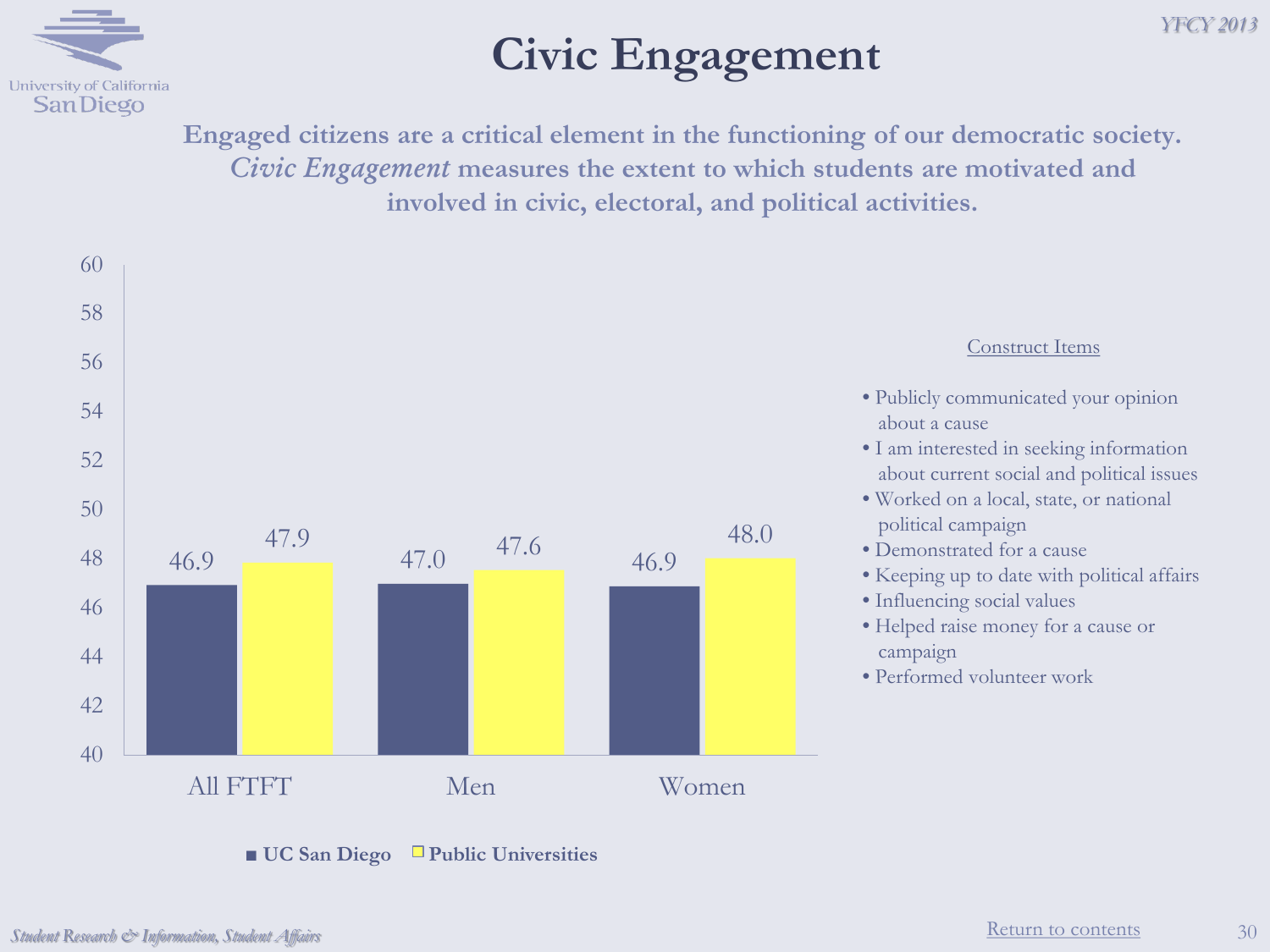

#### **Civic Awareness**

**The ability to evaluate, question, and develop solutions affecting their local and global communities is an important skill.** *Civic Awareness* **measures students' understanding of the issues facing their community, nation, and the world.**



*YFCY 2013*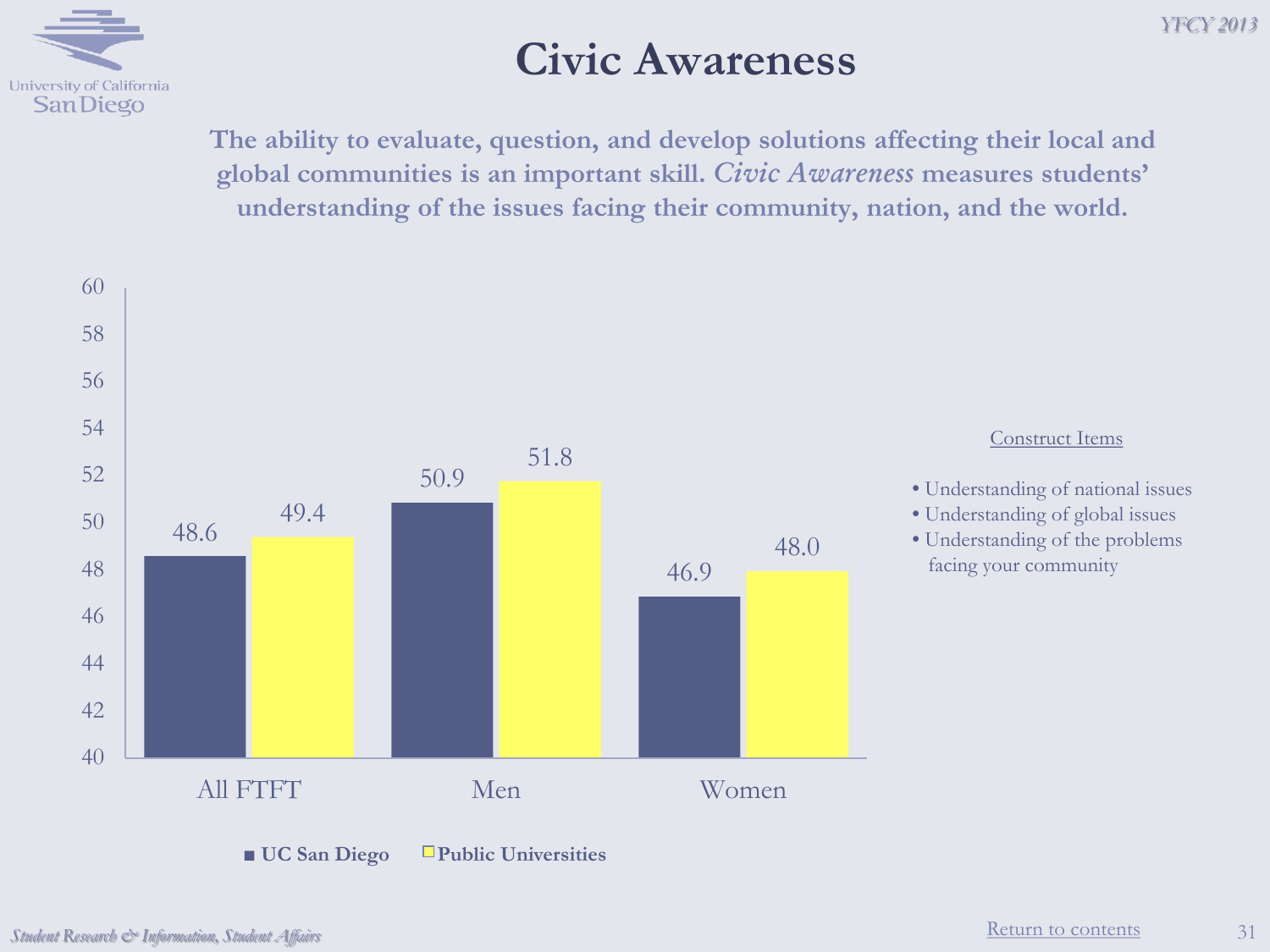

## **Positive Cross-Racial Interaction**

**Contact with diverse students allows students to gain valuable insights about themselves and others.** *Positive Cross-Racial Interaction* **is a unified measure of students' level of positive interaction with diverse peers.**



*YFCY 2013*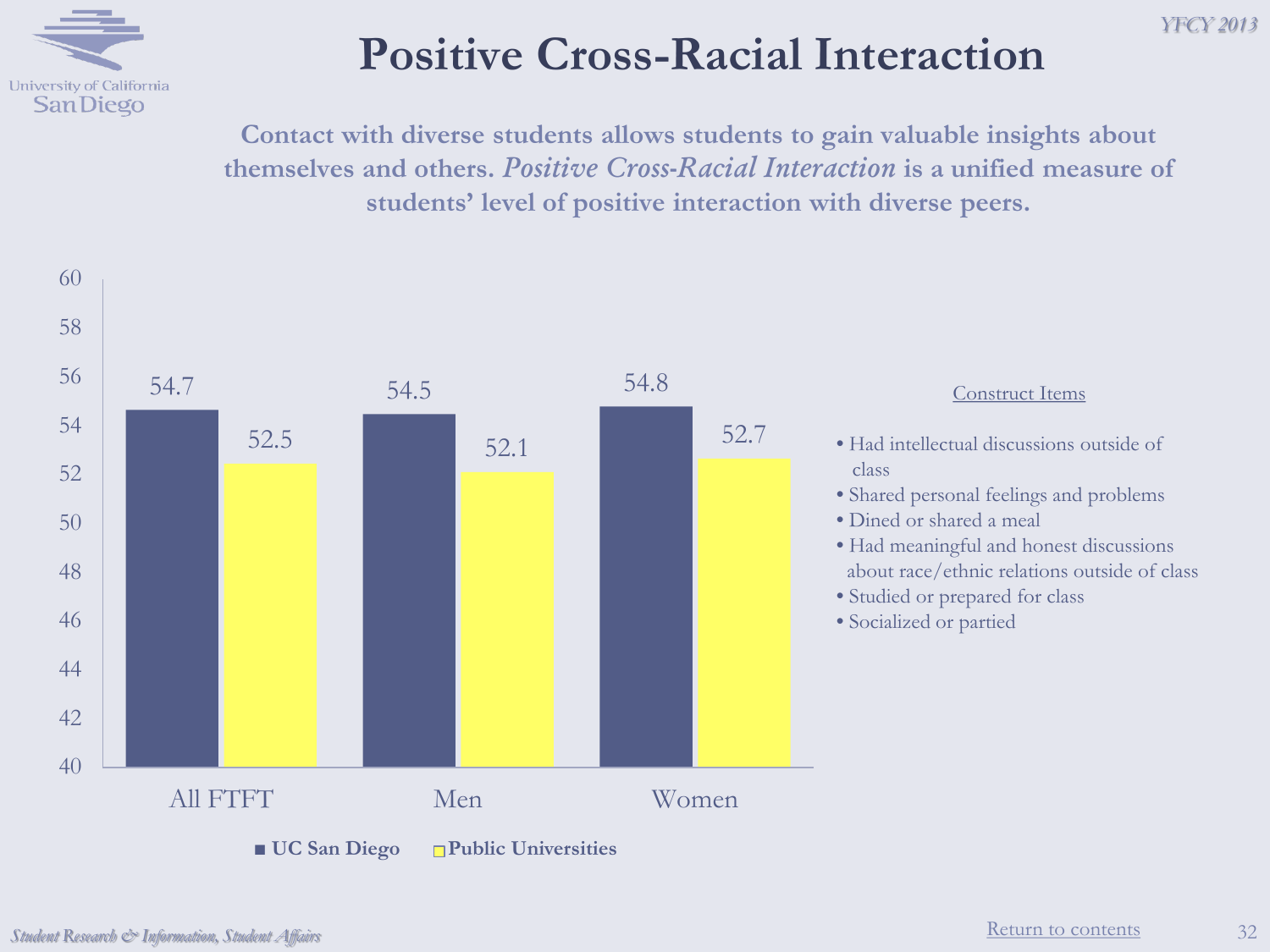



### **Negative Cross-Racial Interaction**

**Contact with diverse students allows students to gain valuable insights about themselves and others.** *Negative Cross-Racial Interaction* **is a unified measure of students' level of negative interaction with diverse peers.**

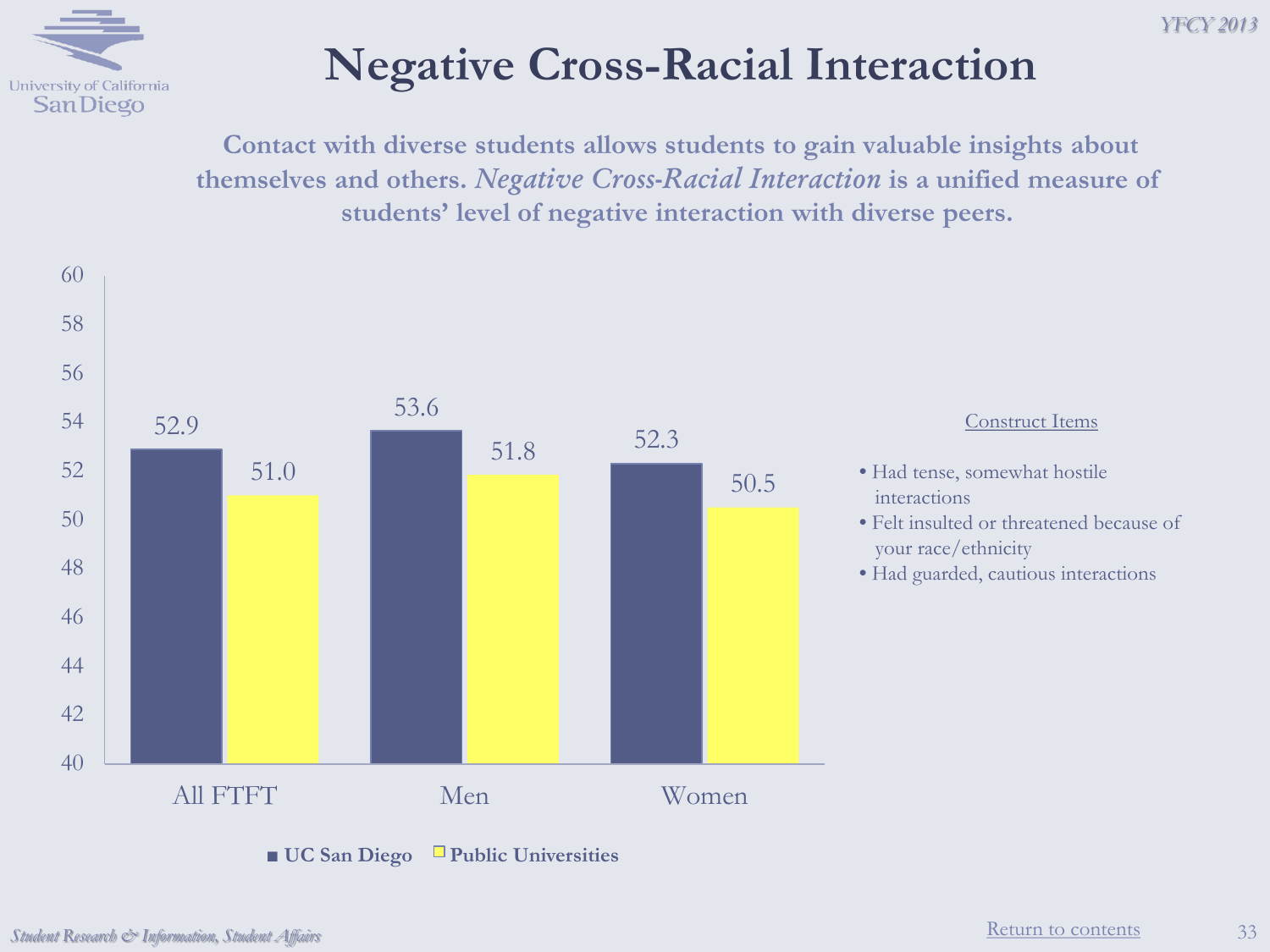## University of California **SanDiego**

## **Campus Climate and Diversity**

**A diverse and inclusive campus environment strengthens students' learning experience and prepares them to participate in an increasingly diverse society.** 

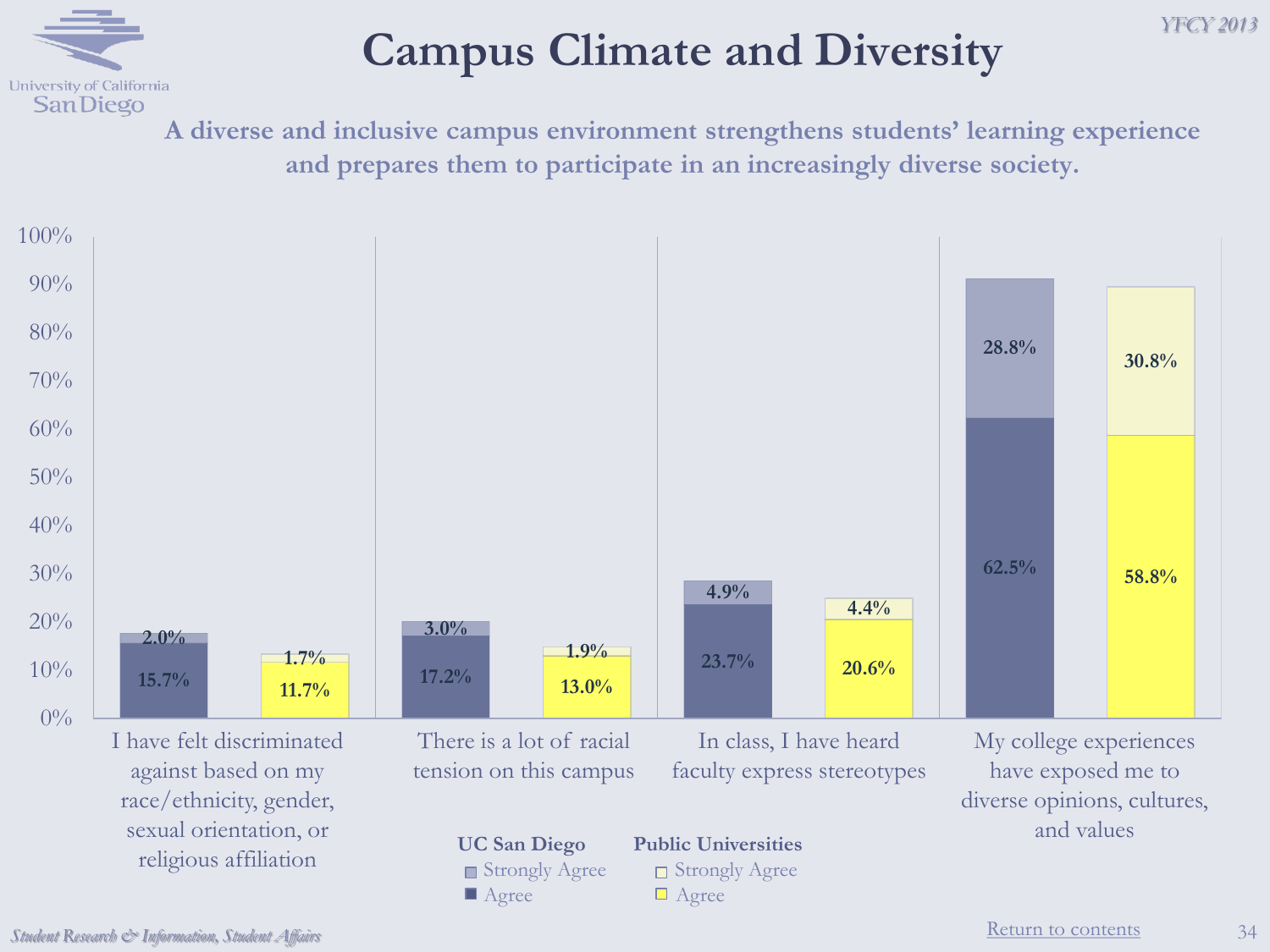

### **Satisfaction with Campus Diversity**

**A diverse campus – including students, faculty, and ideas – has a powerful impact on the student experience. These items gauge students' satisfaction with the diversity of faculty, student body, and beliefs.** 



*YFCY 2013*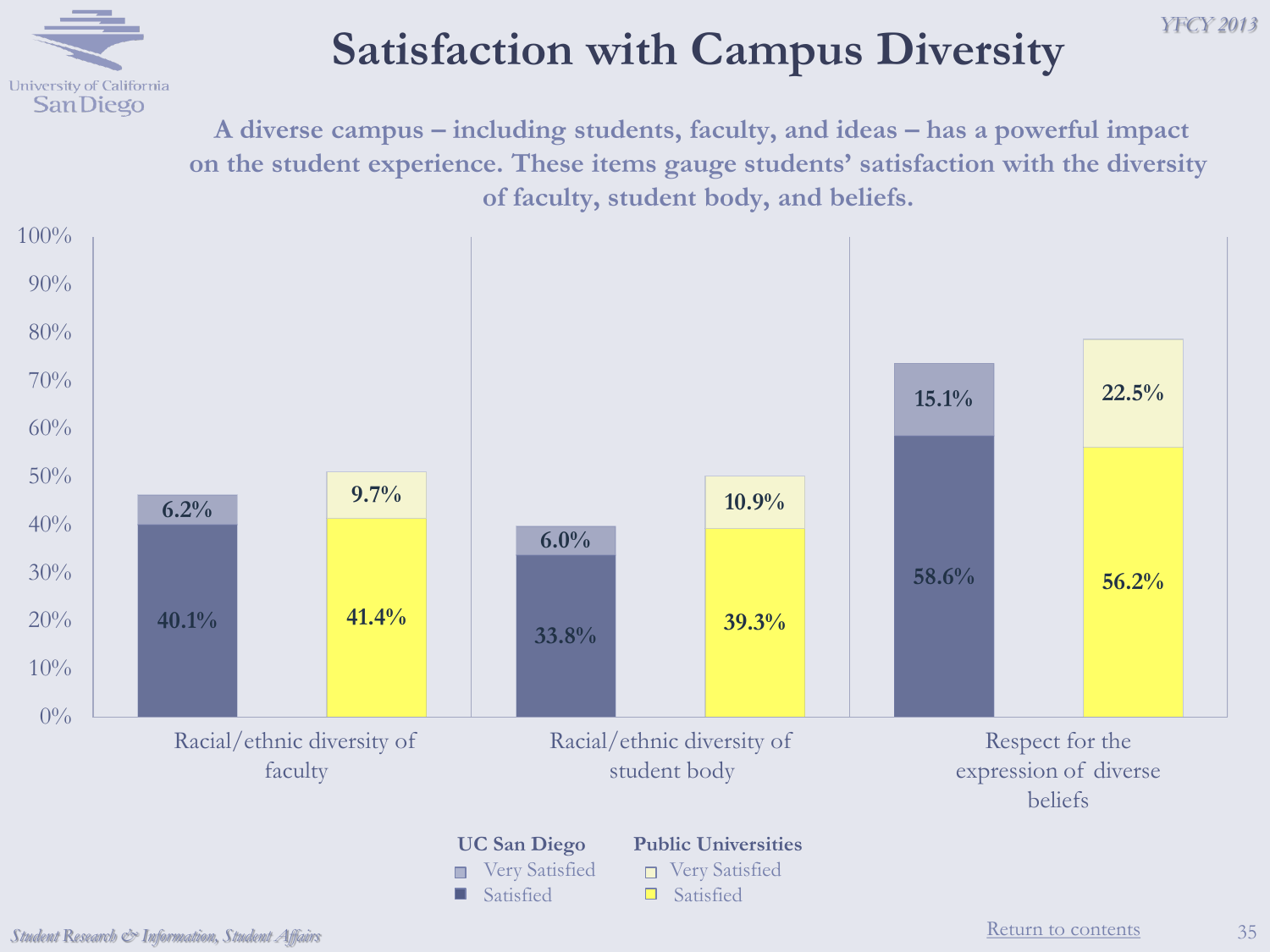## University of California **SanDiego**

#### **Health and Wellness**

**Students' physical and emotional well-being can affect many important aspects of the student experience including academic performance and persistence. These items gauge student behaviors, attitudes, and experiences related to health and wellness.**



# **Figure** Frequently **Figure** Frequently

**UC San Diego Public Universities**

 $\Box$  Occasionally  $\Box$  Occasionally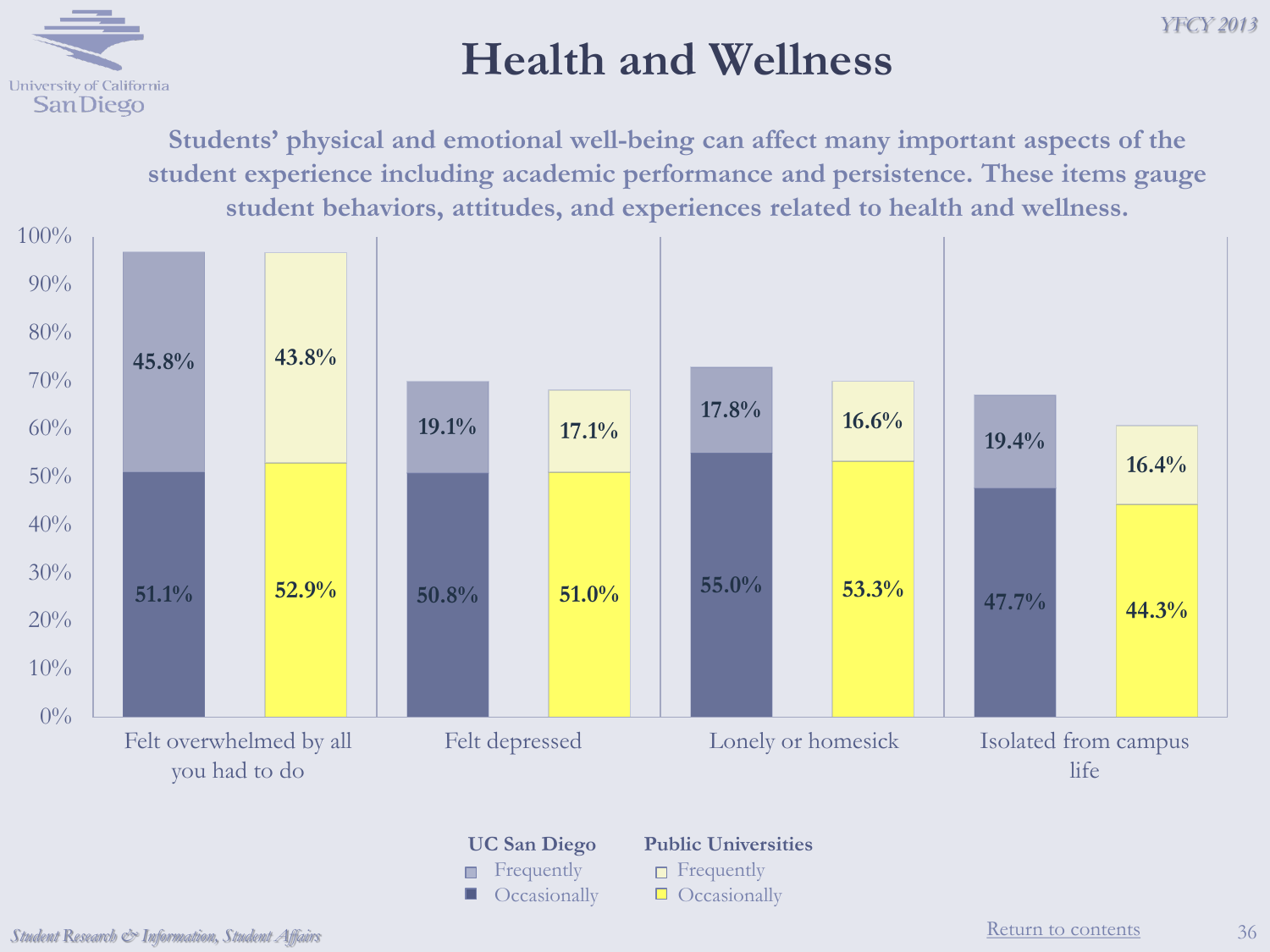## **Health and Wellness**

**Students' physical and emotional well-being can affect many important aspects of the student experience including academic performance and persistence. These items gauge student behaviors, attitudes, and experiences related to health and wellness.**



**Figurently Figurently Figurently**  $\Box$  Occasionally  $\Box$  Occasionally

**UC San Diego Public Universities**

University of California **SanDiego**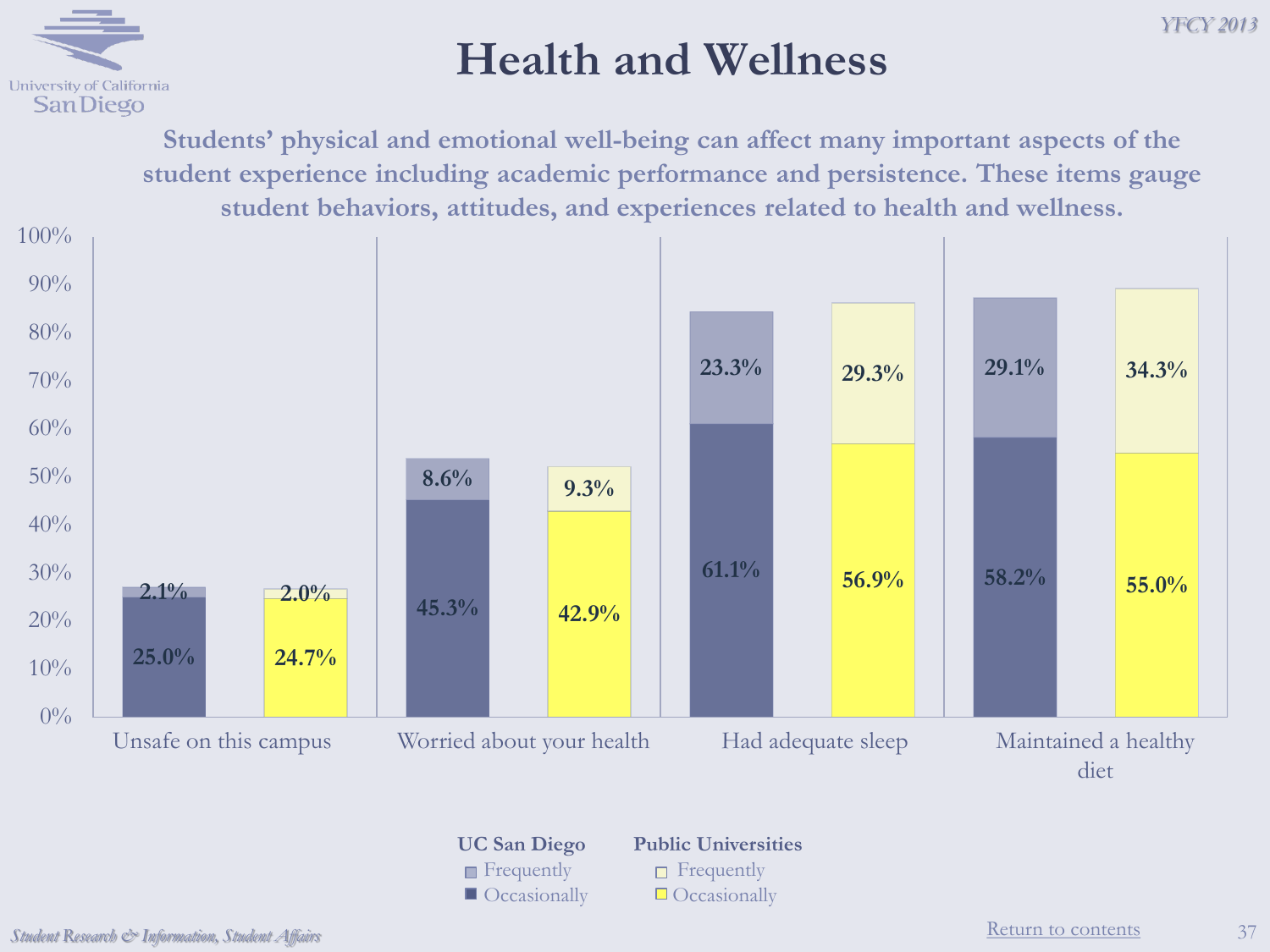

#### **Health and Wellness**



38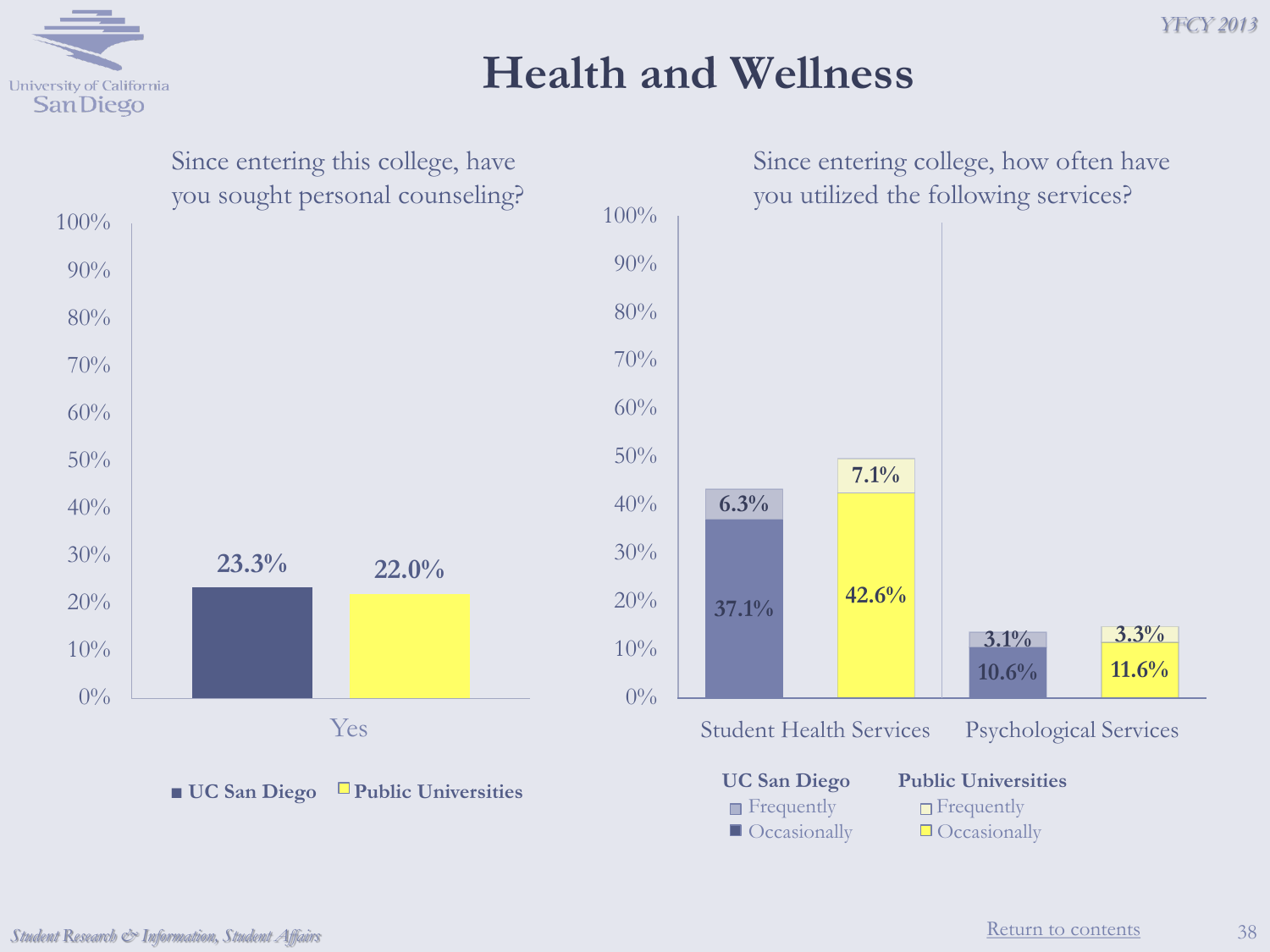

#### **Health & Wellness**

| Since entering this college, how often            |                                                                                       |       |                |       |
|---------------------------------------------------|---------------------------------------------------------------------------------------|-------|----------------|-------|
|                                                   | have you drank:                                                                       |       |                |       |
| 100%                                              |                                                                                       |       |                |       |
| 90%                                               |                                                                                       |       |                |       |
| 80%                                               |                                                                                       |       |                |       |
| 70%                                               |                                                                                       |       |                |       |
| 60%                                               |                                                                                       |       |                |       |
| 50%                                               |                                                                                       |       |                |       |
| 40%                                               |                                                                                       | 10.1% |                | 13.1% |
| 30%                                               | 5.6%                                                                                  |       | 7.1%           |       |
| 20%                                               |                                                                                       | 30.5% | 30.4%          | 34.1% |
| 10%                                               | 26.0%                                                                                 |       |                |       |
| $0\%$                                             |                                                                                       |       |                |       |
|                                                   | Beer                                                                                  |       | Wine or Liquor |       |
| <b>UC San Diego</b><br><b>Public Universities</b> |                                                                                       |       |                |       |
|                                                   | $\blacksquare$ Frequently<br>$\Box$ Frequently<br>Occasionally<br>$\Box$ Occasionally |       |                |       |

How many times in the past two weeks, if any, have you had five or more alcoholic drinks in a row?

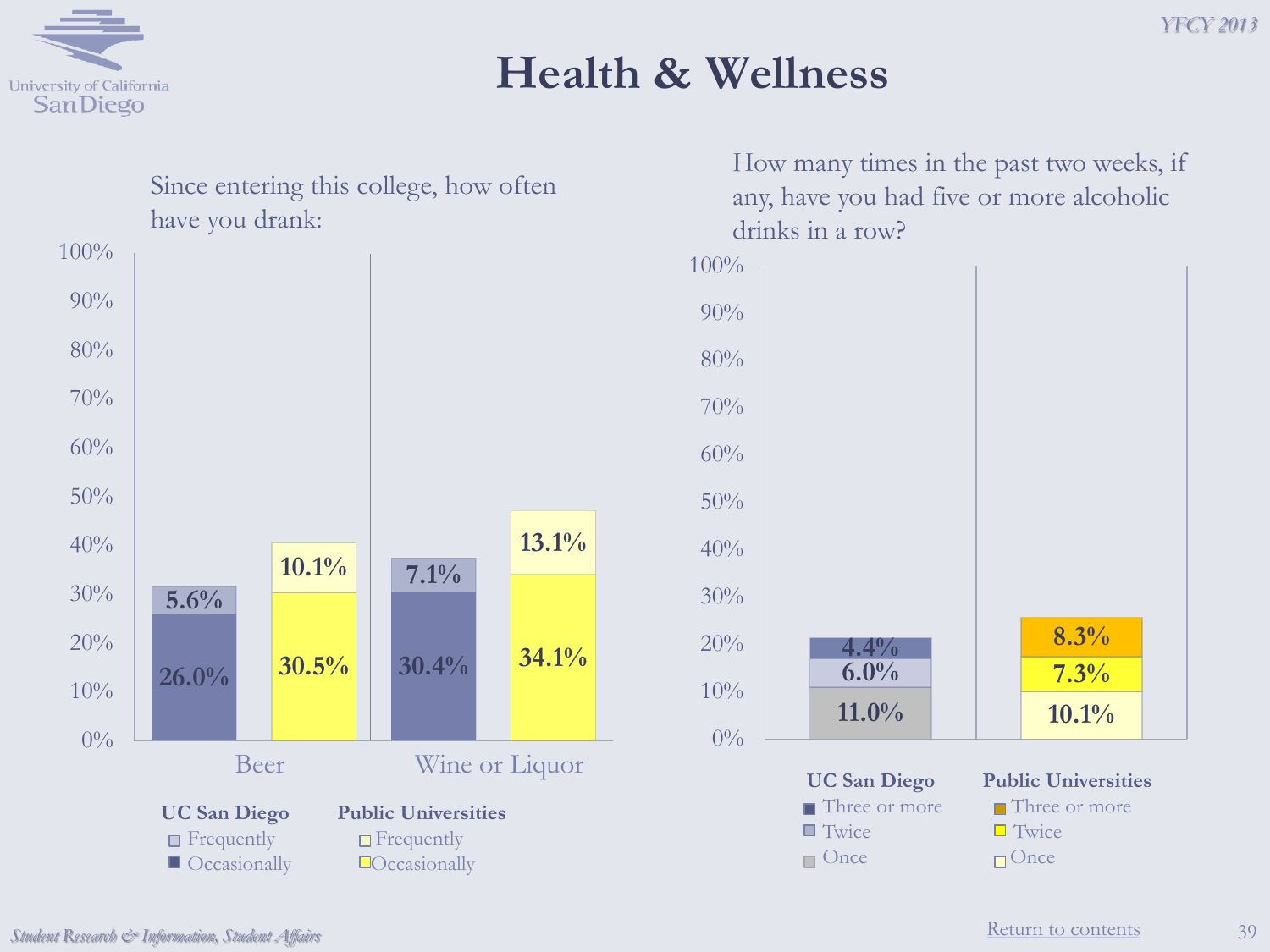





# **Satisfaction**

**Understanding how students perceive their college experience identifies areas that are working well and sheds light on those that need improvement.**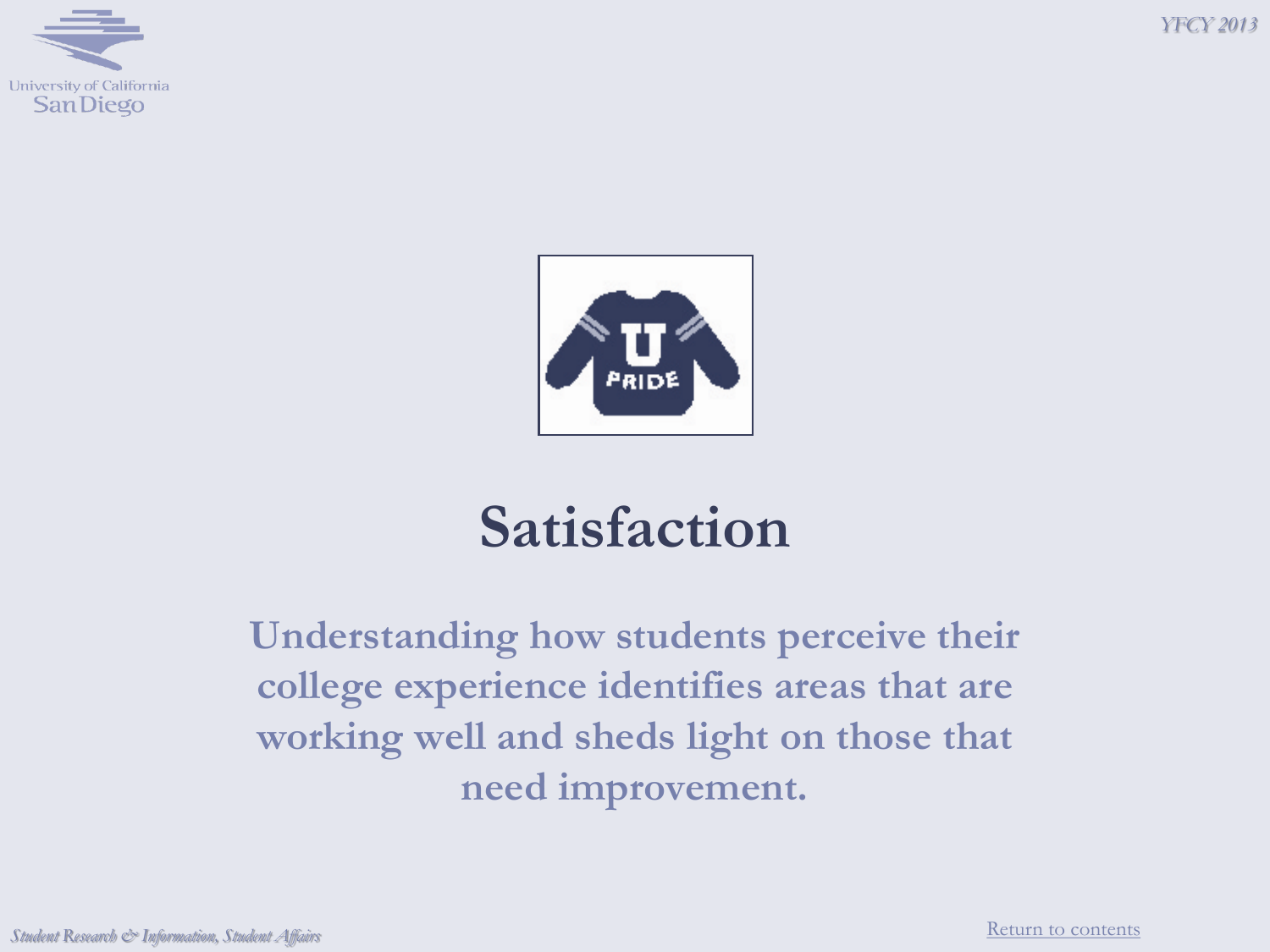

### **Satisfaction with Coursework**

*Satisfaction with Coursework* **measures the extent to which students see their coursework as relevant, useful, and applicable to their academic success and future plans.**



■ **UC** San Diego □ Public Universities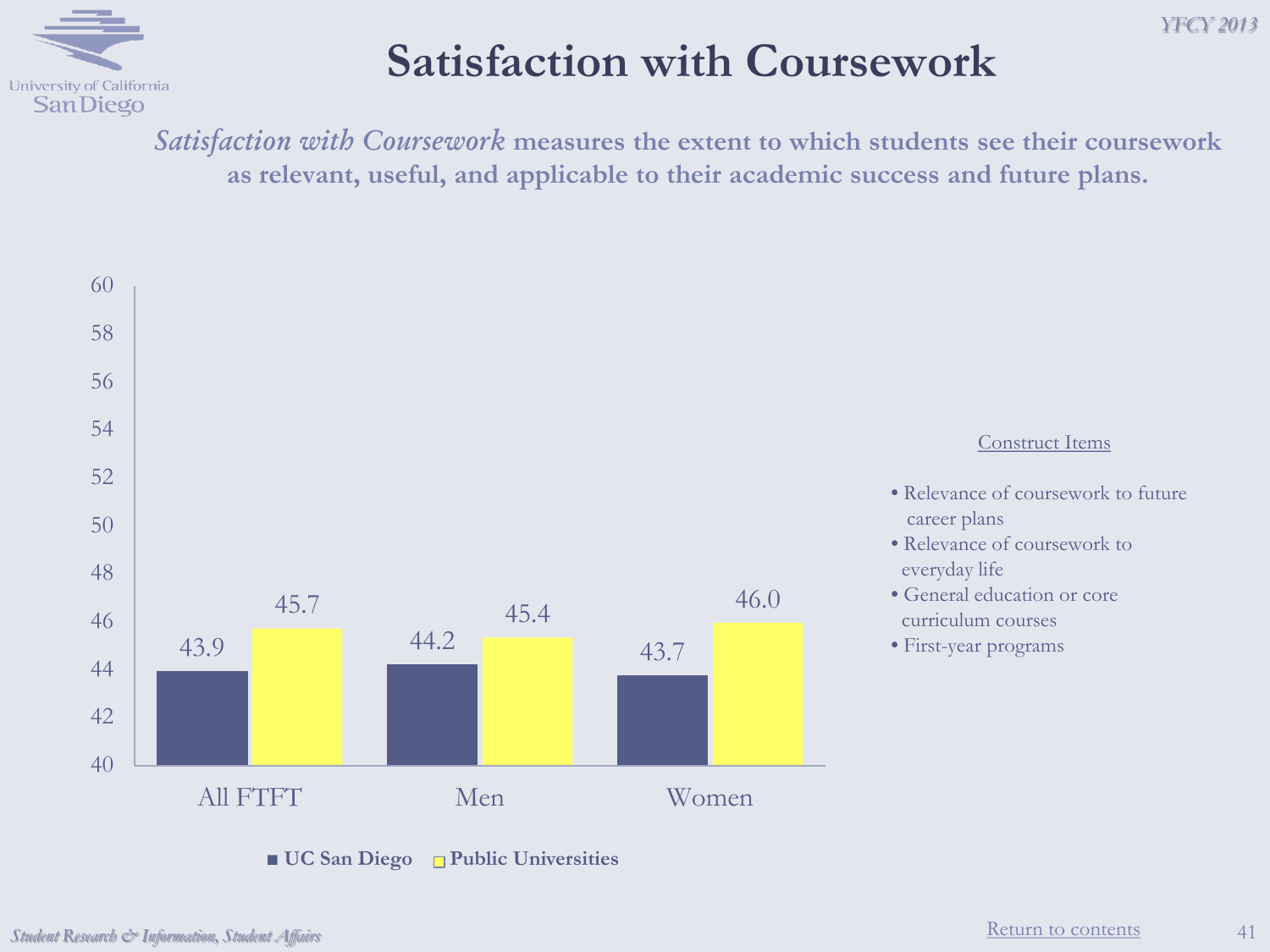

#### **Overall Satisfaction**

*Overall Satisfaction* **is a unified measure of students' satisfaction with the college experience.**



■ **UC** San Diego Public Universities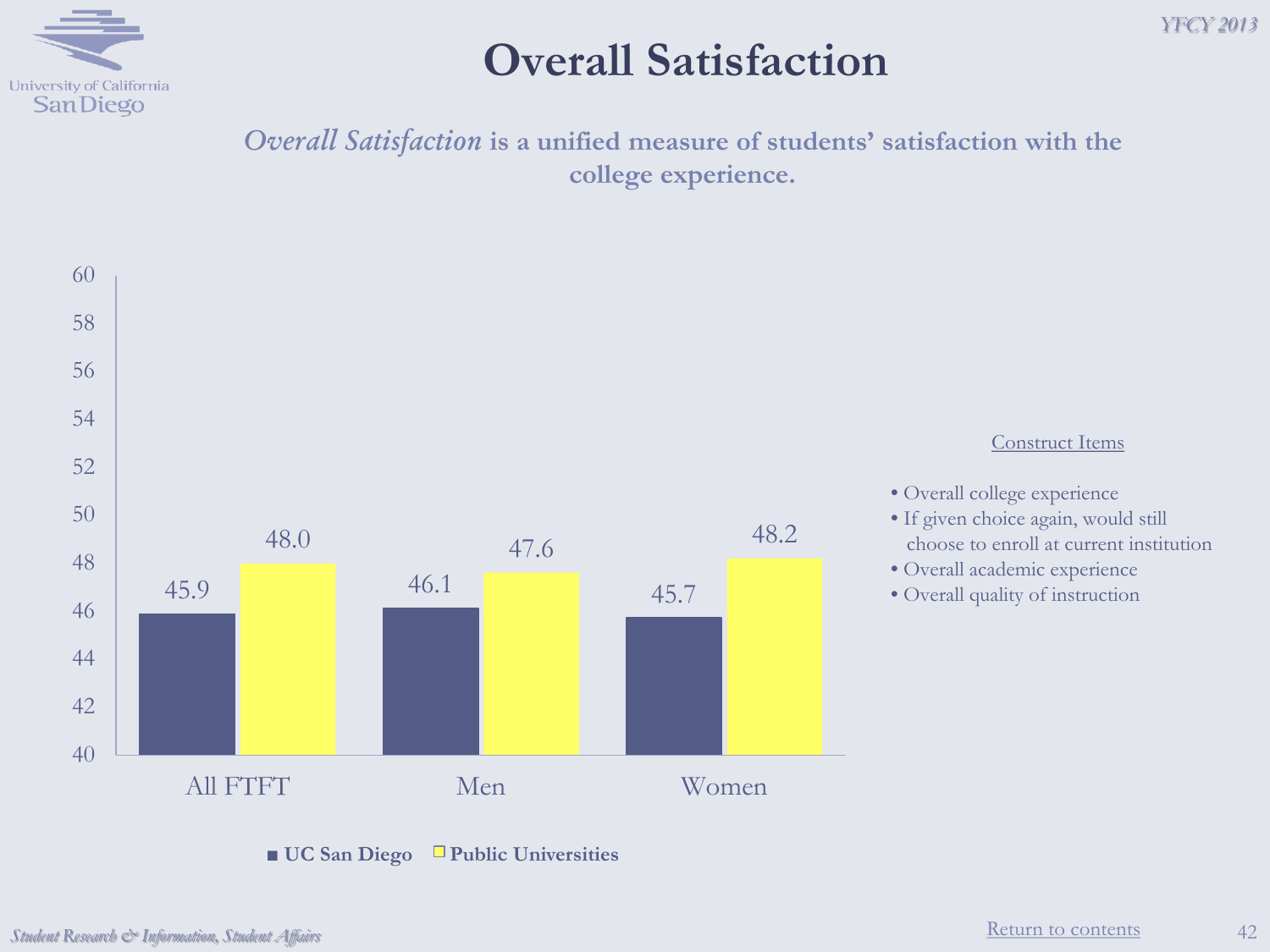

#### *YFCY 2013* **Satisfaction with Academic Support and Courses**

**Gauges use of and satisfaction with campus academic support structures and types of coursework required in general education.**



 $\Box$  Satisfied  $\Box$  Satisfied

**UC San Diego Public Universities**

Very Satisfied □ Very Satisfied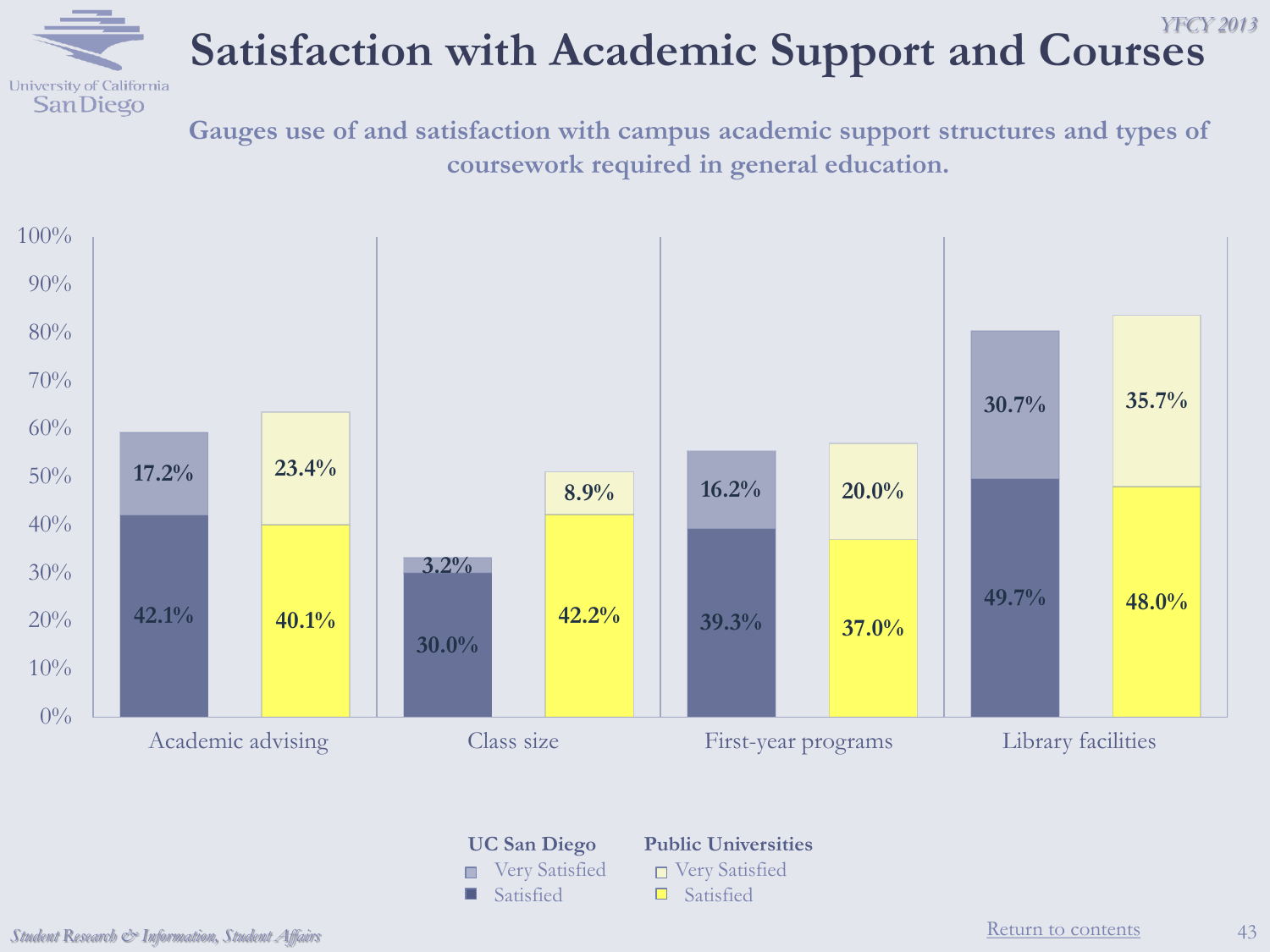

#### *YFCY 2013* **Satisfaction with Academic Support and Courses**

**Gauges use of and satisfaction with campus academic support structures and types of coursework required in general education.**

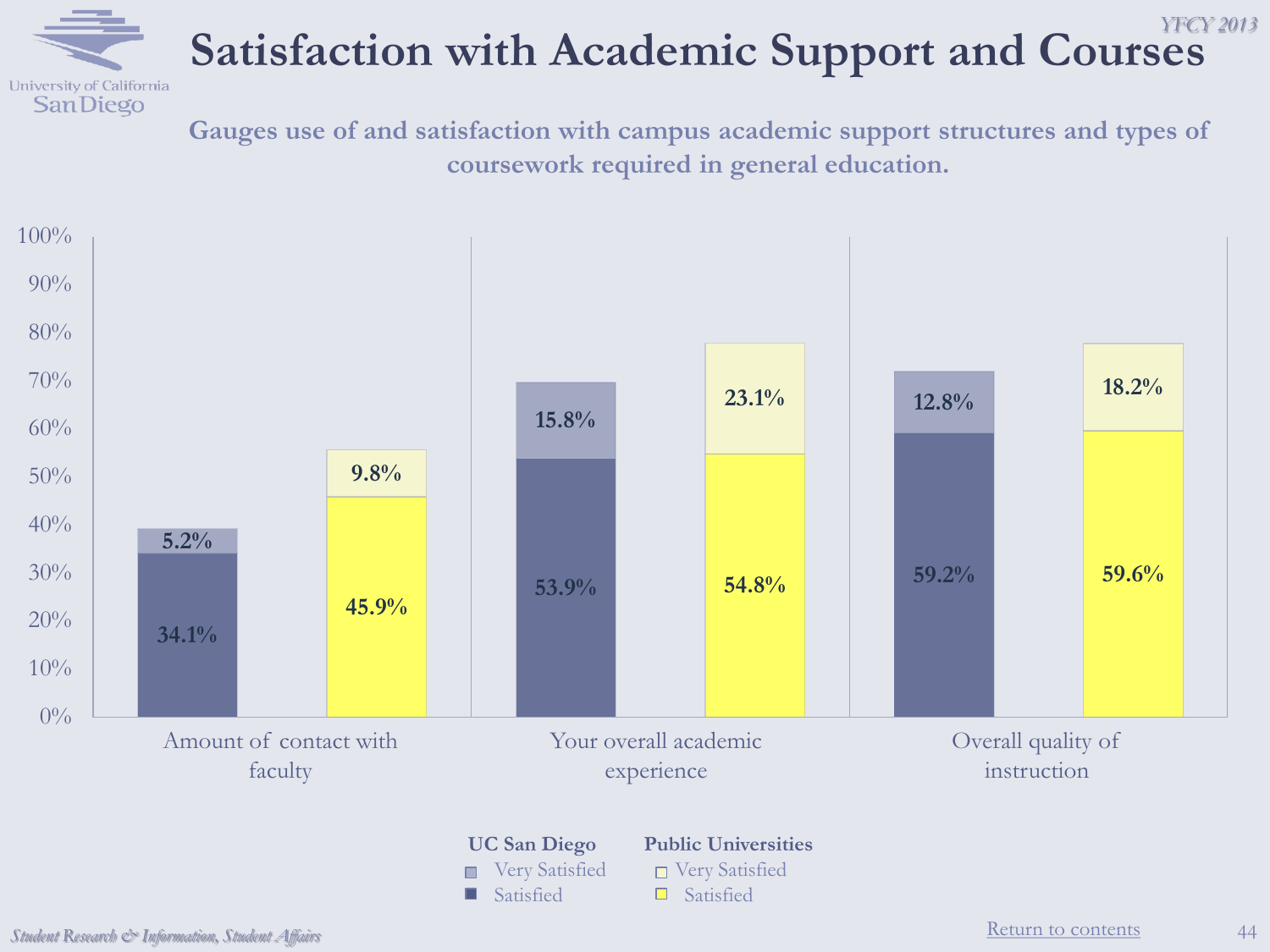

#### *YFCY 2013* **Satisfaction with Academic Support and Courses**

**Gauges use of and satisfaction with campus academic support structures and types of coursework required in general education.**



**UC San Diego Public Universities** ■ Very Satisfied ■ Very Satisfied  $\Box$  Satisfied  $\Box$  Satisfied

*Student Research & Information, Student Affairs* 45

**[Return to contents](#page-2-0)**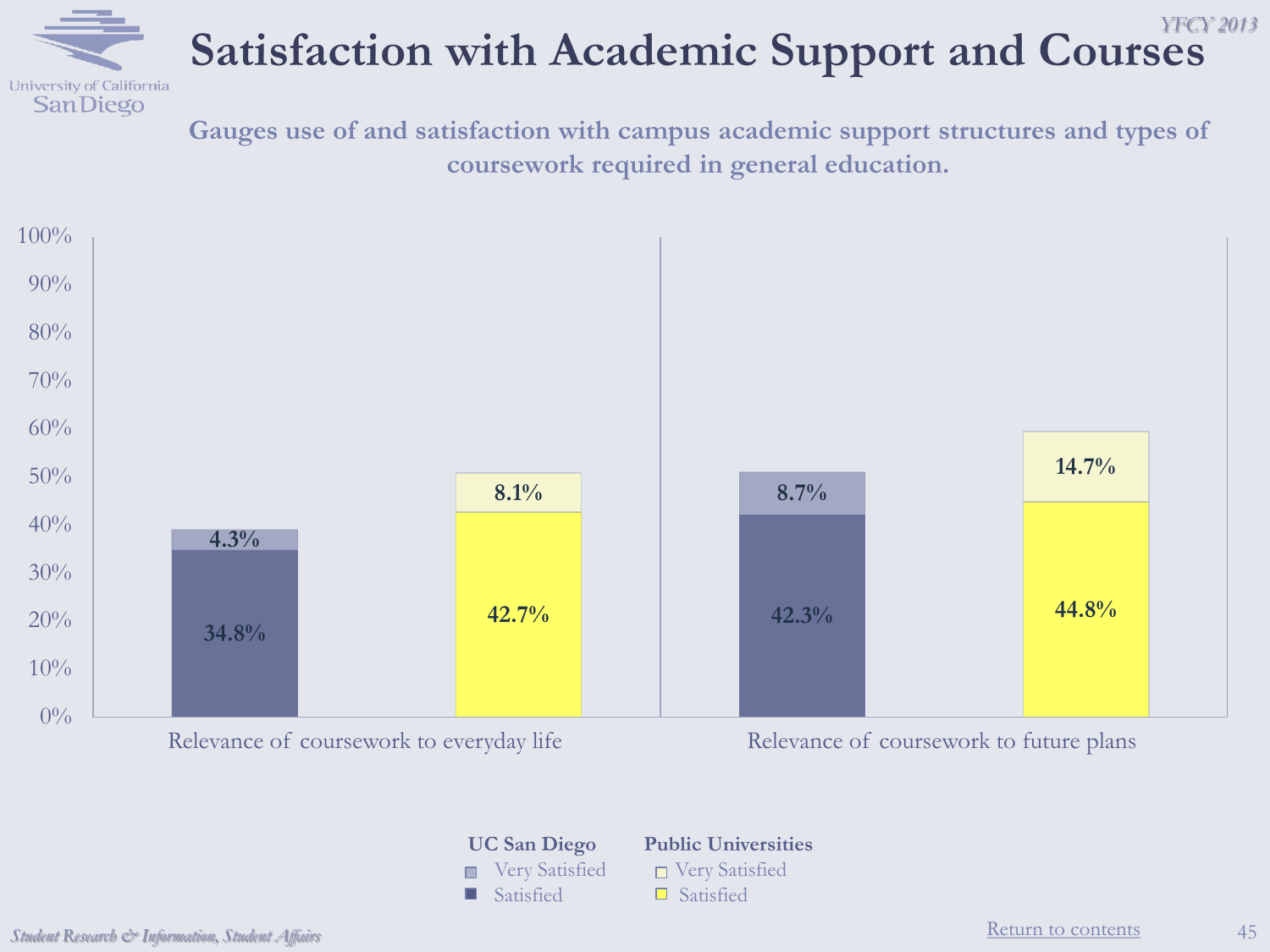

## **Satisfaction with Services and Community**

**Where students live, how they are oriented to the campus, and the support they receive during the first year are important determinants of their college experience. These items gauge use of and satisfaction with campus services and general community.**



# $\Box$  Satisfied  $\Box$  Satisfied

#### **UC San Diego Public Universities**

- Very Satisfied □ Very Satisfied
	-

*YFCY 2013*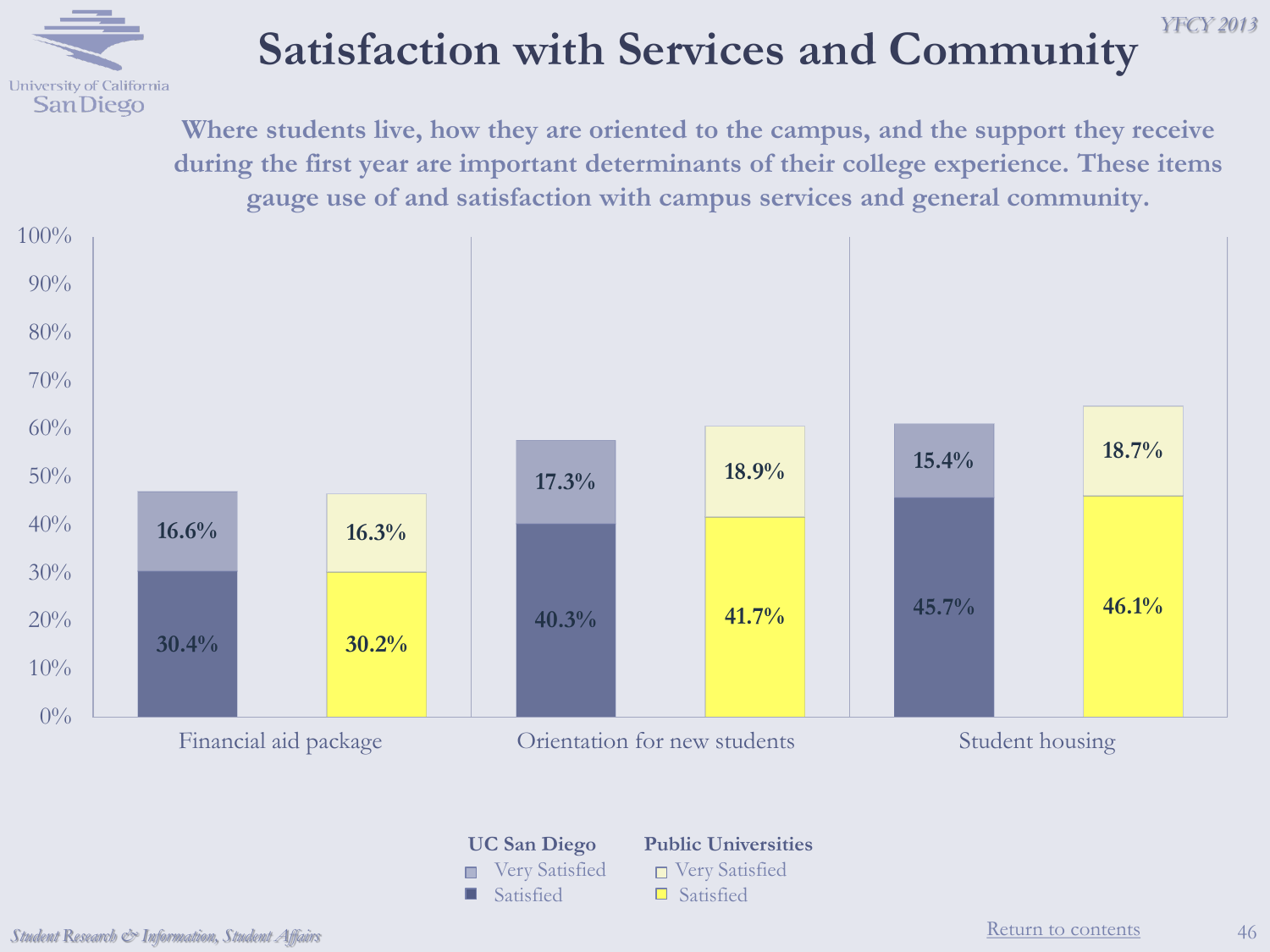

**Future Plans**



*Student Research & Information, Student Affairs*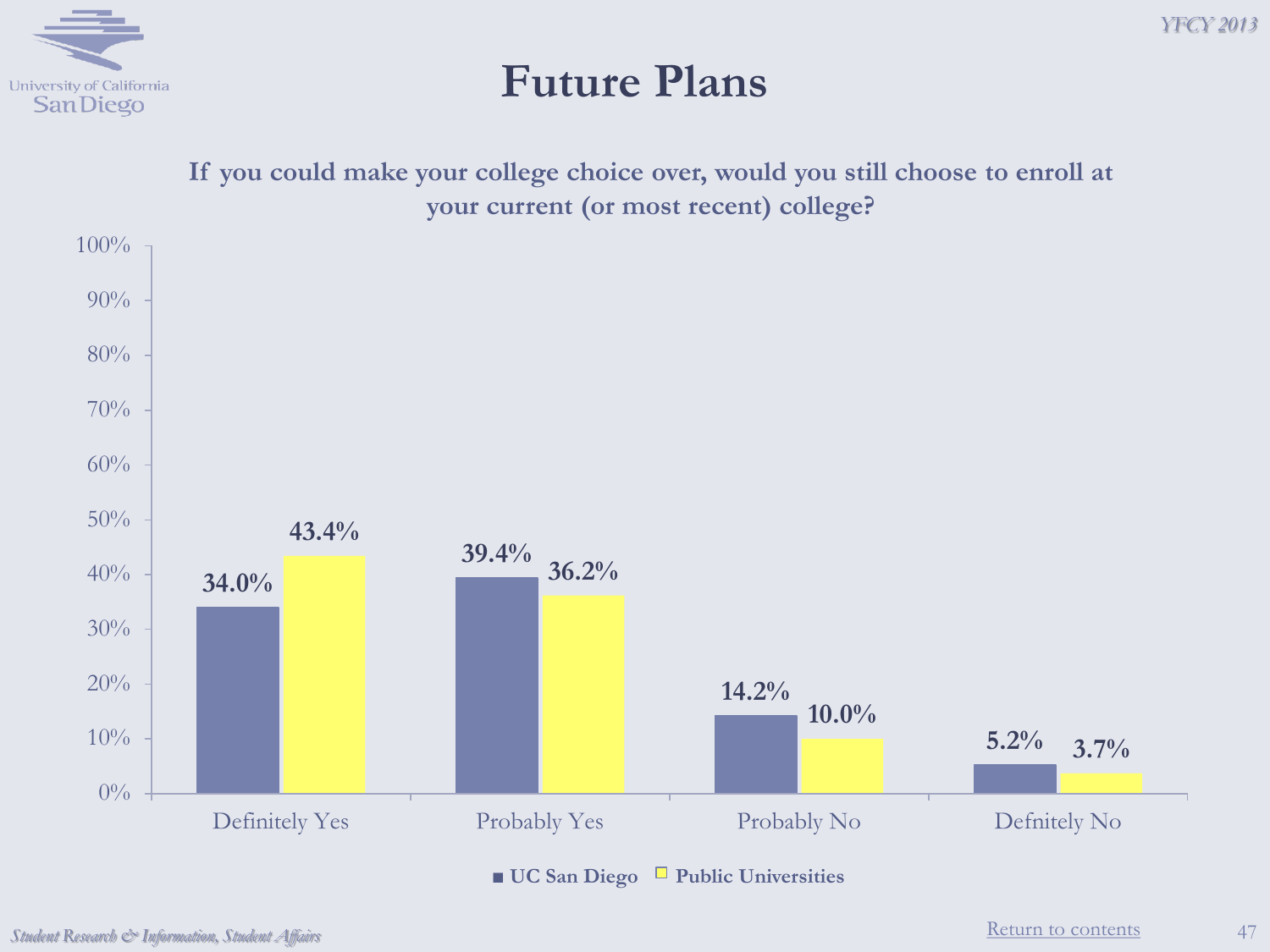

#### **Future Plans**

**What do you think you will be doing in Fall 2013?**